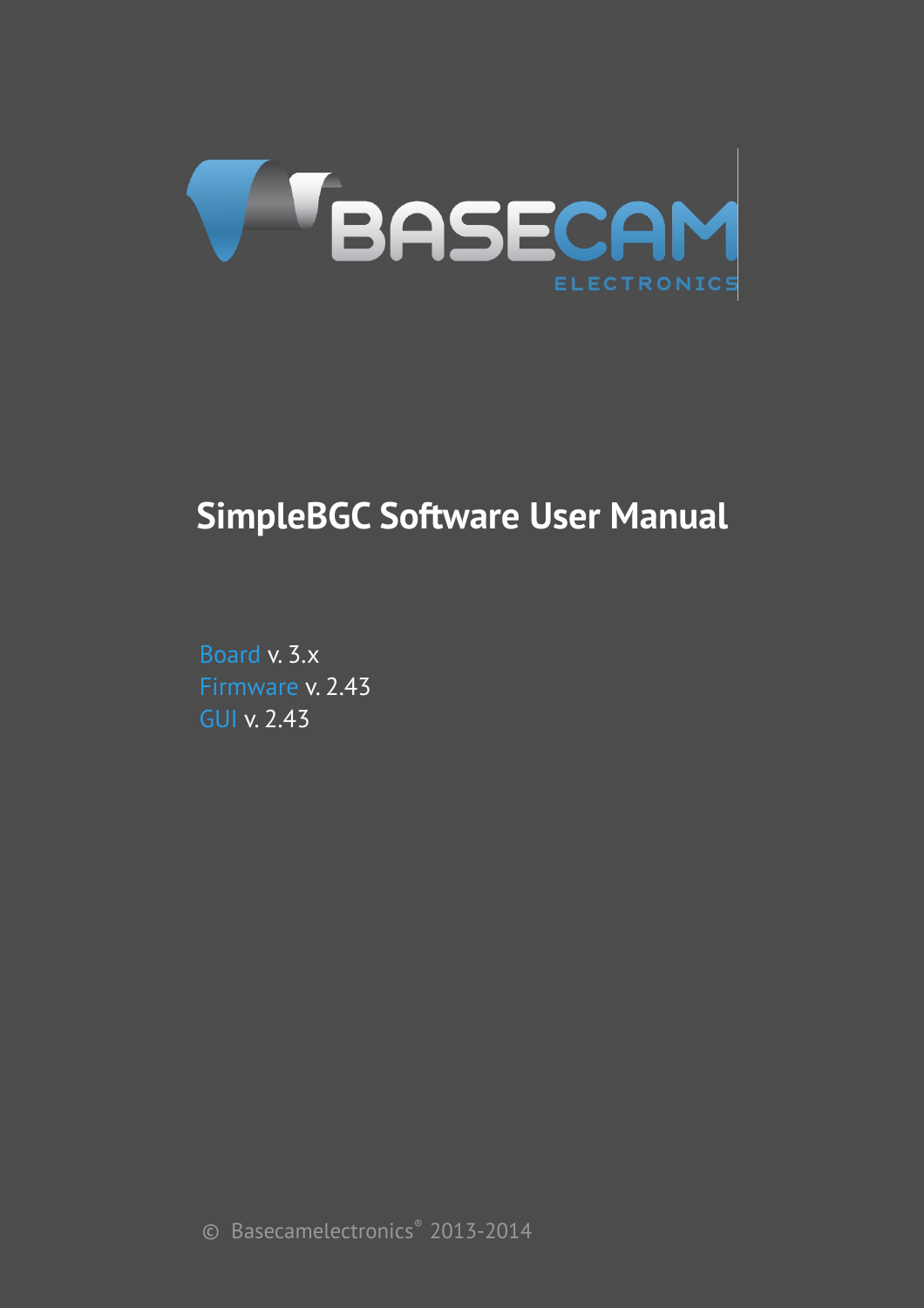# **CONTENTS**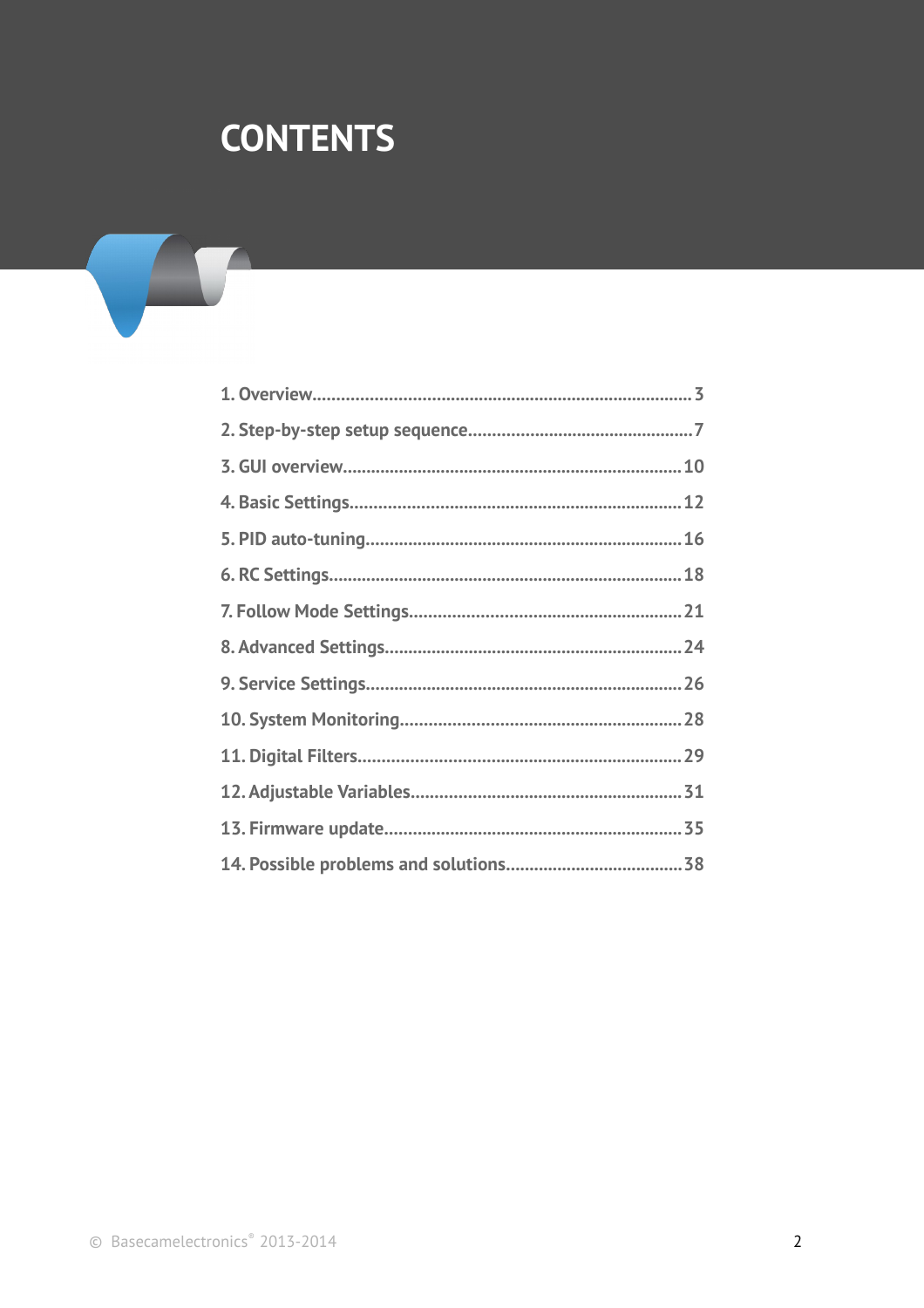## **1. Overview**

With the help of this manual you will learn how to connect, adjust and calibrate in a special environment the SimpleBGC 32bit controller by BaseCamElectronics.

The main principle of SimpleBGC operation is to compensate undesirable impact on the stabilizable device with brushless motors in holding mode. Motors are managed with a controller board that receives the repositioning data from the gyroscopic sensor. Gyroscopic sensor (IMU) shall be mounted together with the camera to register any undesirable repositioning. Frame sensor can also be used (Frame IMU). Thus data from two sensors will be used by stabilization board simultaneously for more precise system stabilization.

### **Introduction**

Stabilization system controller board and its software were designed and licenced by BaseCam Electronics. SimpleBGC stands for Simple Brushless Gimbal Controller — gimbal controller for brushless motors. It is a high quality stabilization system designed for non-professional as well as professional use.

You can purchase our controller version (<http://www.basecamelectronics.ru/store/>) or a licensed controller version from our partners (the list of our official partners is available on our web site:

<http://www.basecamelectronics.ru/wheretobuy/>). Different manufacturers alter the basic version of the controller (for example, by adding an integrated Bluetooth component or reducing its size etc.). Please pay attention to the relevant data sheets published on the corresponding manufacturer's web site.

Individual stabilization controllers are available as well as devices with preinstalled controllers (<http://www.basecamelectronics.com/readytouse/>). There are also ready gimbals without electronic stabilization system. In this case you will need to purchase a controller and install it yourself.

If you decide to assemble a stabilization system yourself, please visit our forum where you can find the necessary information ([http://forum.basecamelectronics.com](http://forum.basecamelectronics.com/)).

In this manual the original 32bit version of SimpleBGC controller is described as well as the multiplatform application for its adjustment.

### **Basic connections**

Basic controller connection scheme within the camera gimbal stabilization system is shown in figure 1: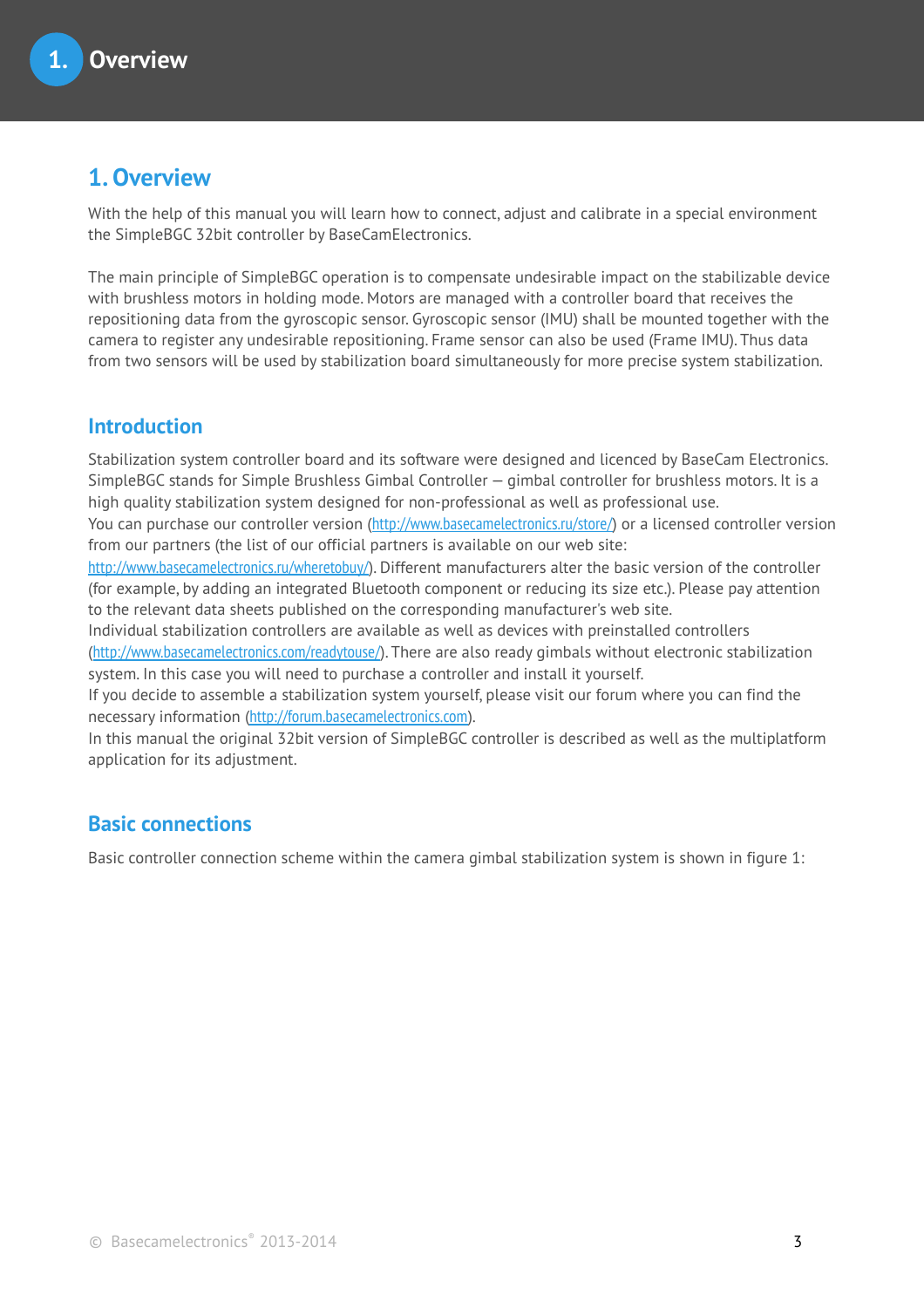

- 1. **USB port** is used only to connect SimpleBGC 32bit stabilization board to PC.
- 2. Gyroscopic **sensor** (IMU) is connected to I2C slot.
- 3. Each axis **motor** is connected to the corresponding motor connection.

**NOTE:** It is advisable to pull each motor cable through a ferrite ring and make at least one loop around the ring to avoid high frequency interference induction interrupting the sensor and other electronic devices.

4. The stabilization controller SimpleBGC 32bit is equipped with a power cable to enable a **battery connection**. Its bared wires should be soldered to the corresponding connector on your battery. Polarity should be observed; otherwise both the controller and the battery can be damaged. The other end of the cable should be inserted into **+BAT slot.**

#### **Never lock battery terminals; it may lead to an explosion!**

**NOTE:** Batteries of 8 to 25V are acceptable. If you use a lithium-polymer battery (LiPo), 3S to 5S inclusive are acceptable. S stands for the quantity of cells in a battery. Each cell can be charged up to 4.2V. Consequently, a fully charged 3S LiPo is equal to 12.6V and 5S LiPo is equal to 21V.

A detailed description of a controller connection within a complete stabilization system can be found in the [detailed connection scheme](#page-38-0).

#### **GUI installation**

First you need to download the latest version of the GUI application from our web site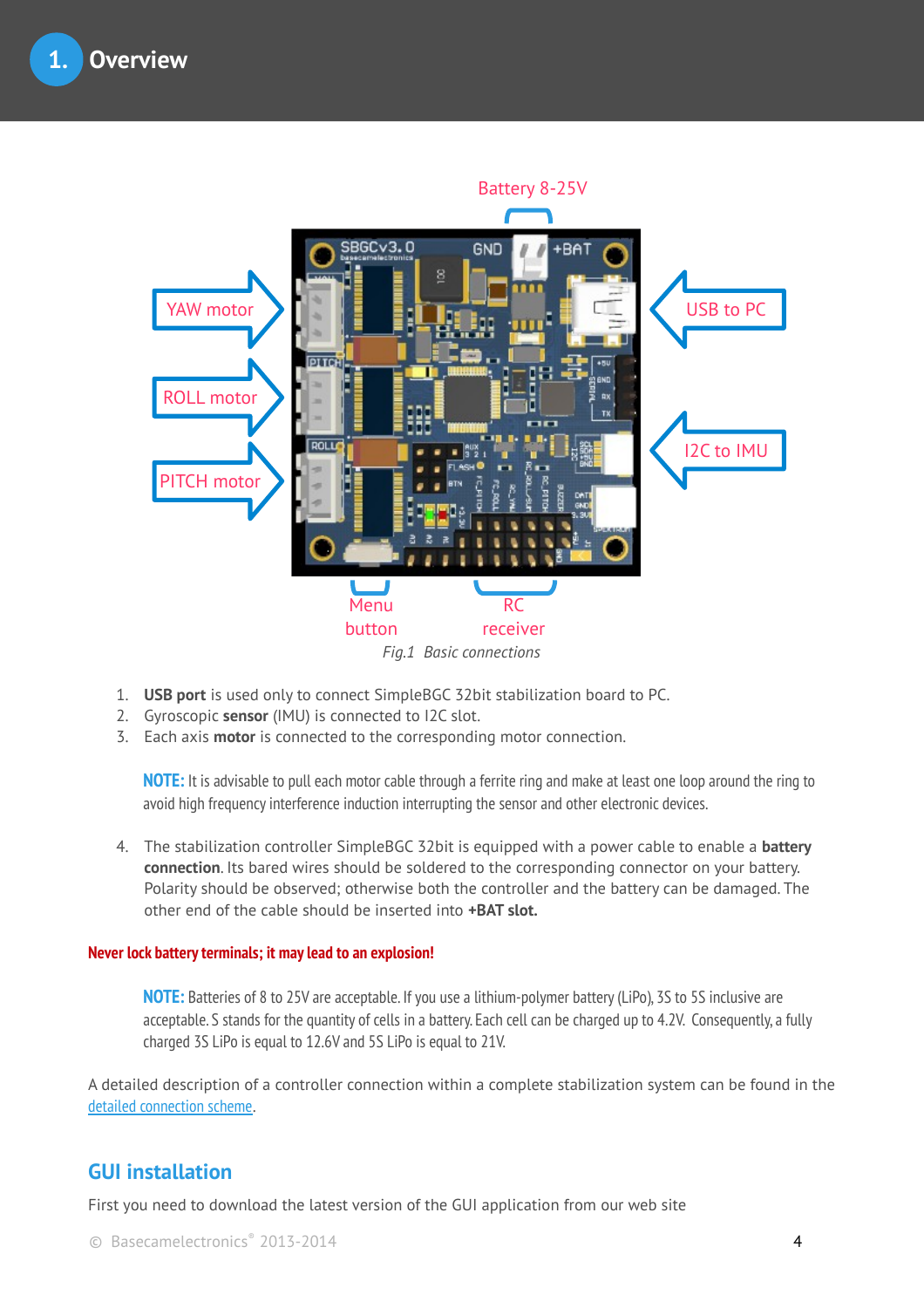(<http://www.basecamelectronics.com/downloads/32bit/>) and unpack it in any folder. To start the application you need to have Java Runtime Environment by Oracle in your system: [http://www.java.com](http://www.java.com/)

GUI for **Windows**:

Simply run SimpleBGC\_GUI.exe

GUI for **MAC OS**:

• Run SimpleBGC GUI.jar

**ATTENTION:**GUI uses a virtual COM port. Create a lock file to access it.:

- 1. Start terminal (navigate to /Applications/Utilities and double click on Terminal)
- 2. Make folder "/var/lock" by command: sudo mkdir /var/lock
- 3. Change permissions by command: sudo chmod 777 /var/lock
- 4. Allow to run non-signed applications in System Preferences > Security & Privacy > General > Allow Applications downloaded from: Anywhere

GUI for **LINUX**:

• Run run.sh.

#### **Connection to computer**

A connection between a controller and a computer can be established via a Mini- or Micro-USB (depending on the version of the controller).

You will need to install a driver the first time you establish a connection. If the driver is not installed automatically, you can download it  $-$  follow the link <http://www.silabs.com/products/mcu/pages/usbtouartbridgevcpdrivers.aspx>

For "Tiny" version the driver for Windows can be downloaded here <http://www.st.com/web/en/catalog/tools/PF257938>

After you have installed the driver and connected the controller, you will see a new virtual COM port in the system. Its name should be entered in the graphic interface window (hereinafter – GUI) upon connection.

You can connect the controller to your computer and supply power from a battery simultaneously. But be careful and **observe polarity of battery terminals** because when a USB connection is established, the in-built reverse polarity protection is off (some versions are not equipped with such protection).

#### **Wireless connection**

To connect you can also use a wireless connection through Bluetooth-to-Serial converter and USB-Bluetooth adapter from PC side. For example: HC-05, HC-06, Sparkfun BlueSMiRF converters and other.

The converter should have at least 4 outputs: Gnd, +5V, Rx, Tx. The controller is equipped with a corresponding slot marked with UART.

Bluetooth module connection is described in [Appendix B](#page-39-0).

**NOTE:** Bluetooth module should be set for baud=115200 and parity=None or Even. Under None the board can be connected to through GUI. Under Even not only the controller can be adjusted, but also its firmware can be updated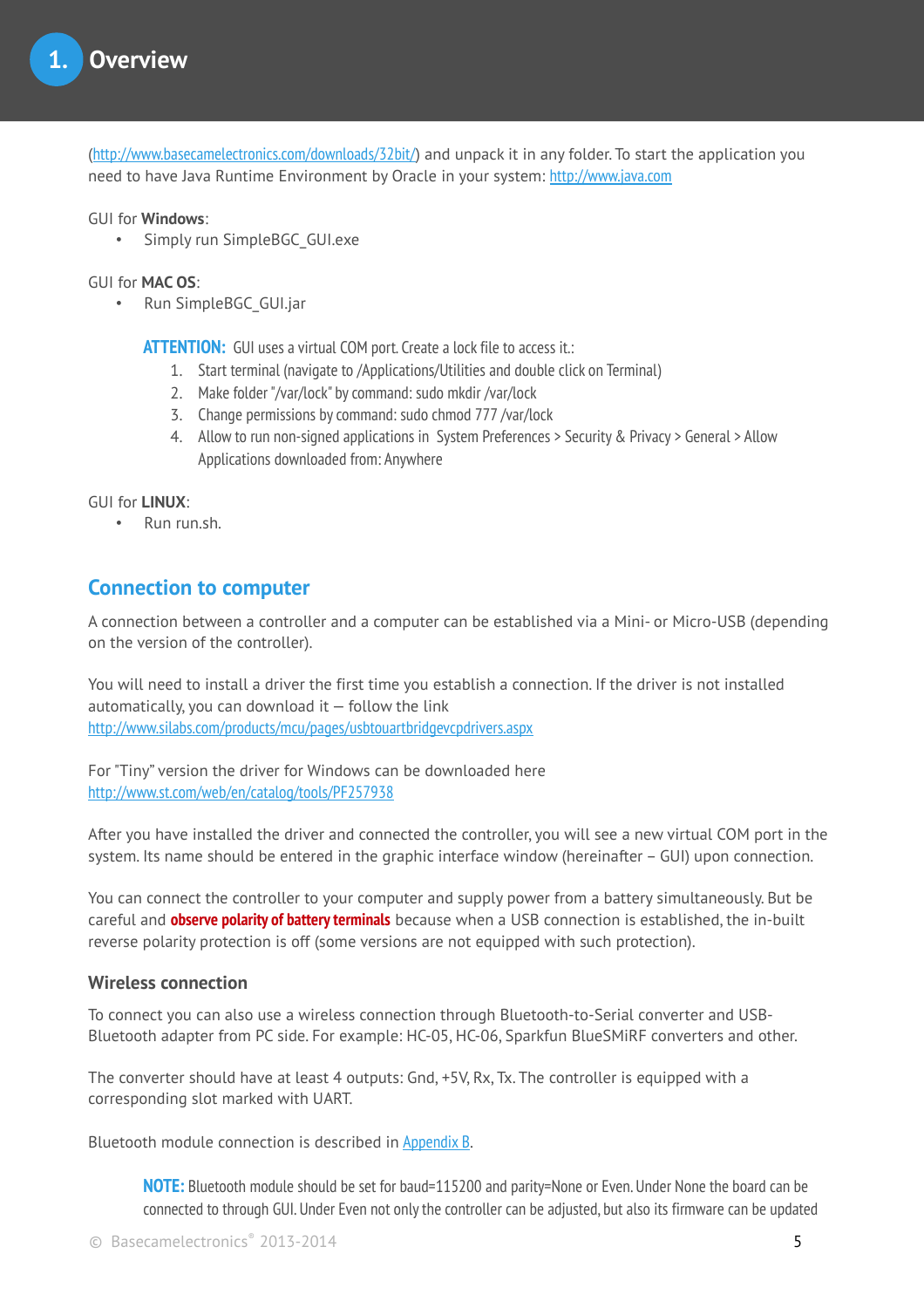through Bluetooth. To change Bluetooth module settings, see its manual.

### **Running the application**

- 1. Attach USB cable.
- 2. Run GUI, select COM port from the list in the left corner of the main window and press **Connect**.
- 3. When the connection to the board is established all profiles will be read and downloaded, GUI will display the current profile settings. You can read the board settings again any time by pressing on the **READ** button.
- 4. **Make sure to have installed the latest version of firmware**. To check: open "Upgrade" tab and press "Check update". Update if a new version is available. See section "[Firmware Update](#page-30-0)" for more detailed information.
- 5. After you have finished editing the parameters, press **WRITE** to save them to the permanent memory of the controller (EEPROM). Only the current selected profile will be saved. To restore the factory settings go to **"Board" — "Reset to defaults"**. All the parameters of the current profile will be set to defaults except for general settings and calibration data. In order to erase the settings of ALL profiles, general settings and calibration data go to menu **"Board" — "Erase EEPROM"**.
- 6. To switch over to the settings of another profile, choose the desired profile from the list in the upper right corner. It is not required to read the parameters by pressing **READ**. You can save different settings in 5 different profiles. Profiles can be switched over through GUI or by menu button. Please note that some settings are shared by all profiles, the settings concerning hardware component configuration in particular as well as sensor orientation, RC inputs, outputs to motors and some other. You can assign random names to profiles. They will be saved on the board and will remain unchanged when you connect to GUI from a different computer.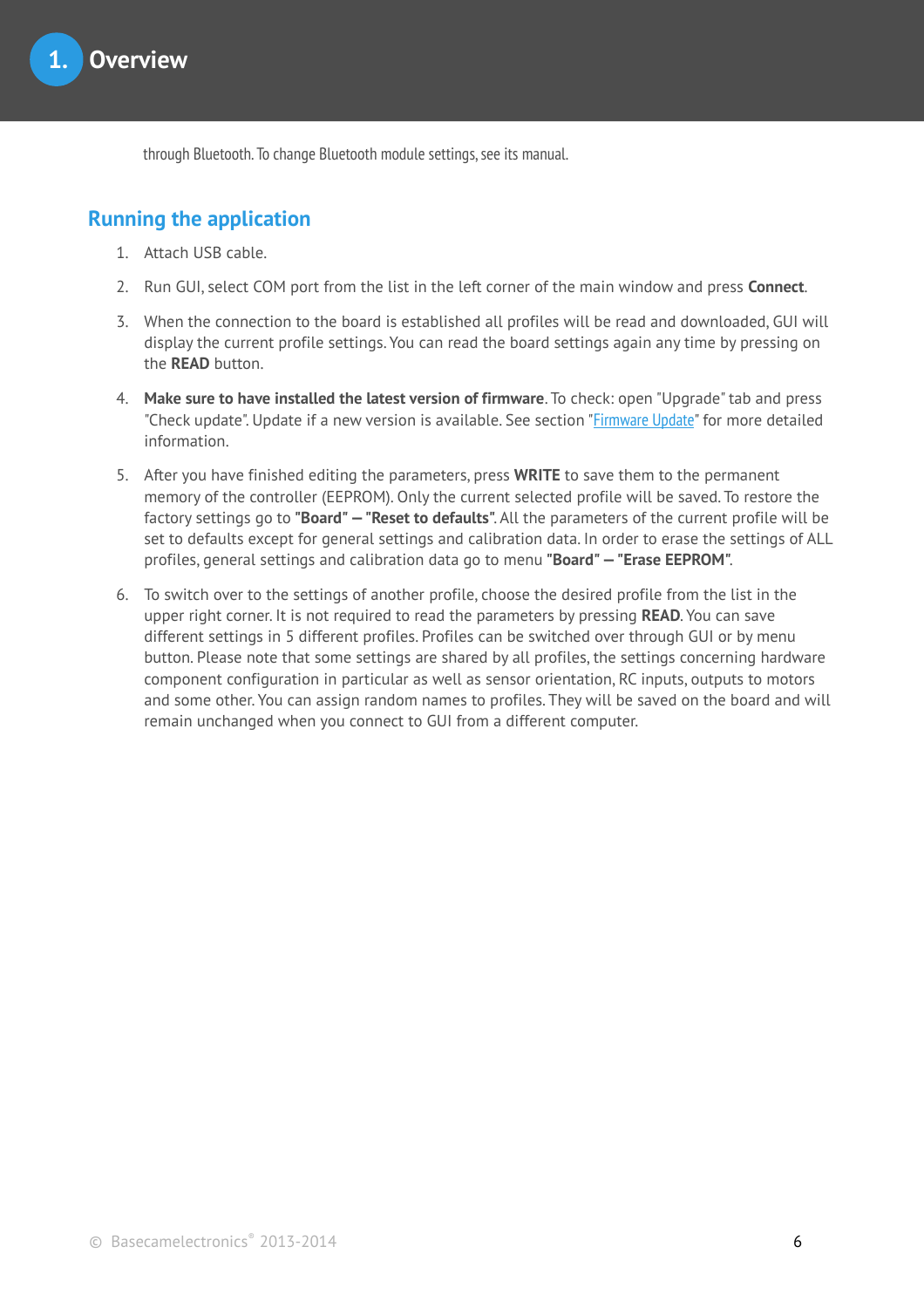## **2. Step-by-step setup sequence**

### **1. Adjusting the mechanics**

Mount the camera on the tray and balance the gimbal in all three axes. Stabilization quality strongly depends on balance quality. To check your balance, pick your turned off gimbal in hands. Make fast motions along all axes, try to catch resonance point and swing the gimbal. If it is hard to do - gimbal is balanced correctly.

**NOTE:** Good balance and low friction can scale down power consumption and keep good quality of stabilization.

If you rewound motors by yourself, it's recommended to check winding. Remove motors from gimbal, connect them to controller and set parameters P=0, I=0.1, D=0 for each axis and set enough POWER. Connect main power supply. Motors should spin smoothly, while rolling the sensor. Little jitter is normal due to magnetic force between rotor and stator ("cogging" effect).

Pay great attention to sensor installation. Its axes must be parallel with motor axes. Pay attention to mechanical links. They must be a VERY RIGID and backlash-free. Sensor provides feedback data for stabilization, and even any little freedom or flexibility will cause delays and low-frequency resonances. This can complicate setting of PID, and cause unstable work in real conditions (frame vibrations, wind, etc)

### **2. Calibrating the sensor**

Gyro is calibrated every time you turn the controller on, and it takes about 4 seconds. Try to immobilize sensor (camera) as hard as you can in first seconds after powering on, while signal LED is blinking. After powering on you have 3 seconds to freeze gimbal before calibration starts.

If you activated option "Skip gyro calibration at startup", gyro is not calibrated every time and controller start working immediately after powering up. Be careful and recalibrate gyro manually, if you will notice something wrong with IMU angles.

#### **Calibrating Accelerometer**

You must perform ACC calibration only once, but it's recommended to recalibrate it from time to time or when the temperature significantly changes.

- **Simple calibration mode:** set the sensor horizontally, and press CALIB.ACC in the GUI (or menu button, if it's assigned). LED will blink for 3 seconds. Try not to move sensor during calibration. At this step no matter how camera is leveled. You are calibrating the sensor, not the camera!
- **Advanced mode (recommended):** perform calibration in simple mode as above. Then turn sensor in order that each side of sensor looks up (6 positions at all, including base one). Fix the sensor in each position, press **CALIB.ACC** button in the GUI, and wait about 3-4 seconds, while LED if flashing. The order does not matter, but the base position always goes first (because the simple calibration cancels a result of advanced calibration). *You have not to press WRITE button, calibration data is written automatically after each step.*

**NOTE:** Precise accelerometer calibration is a very important for horizon holding during dynamic flying or YAW rotation.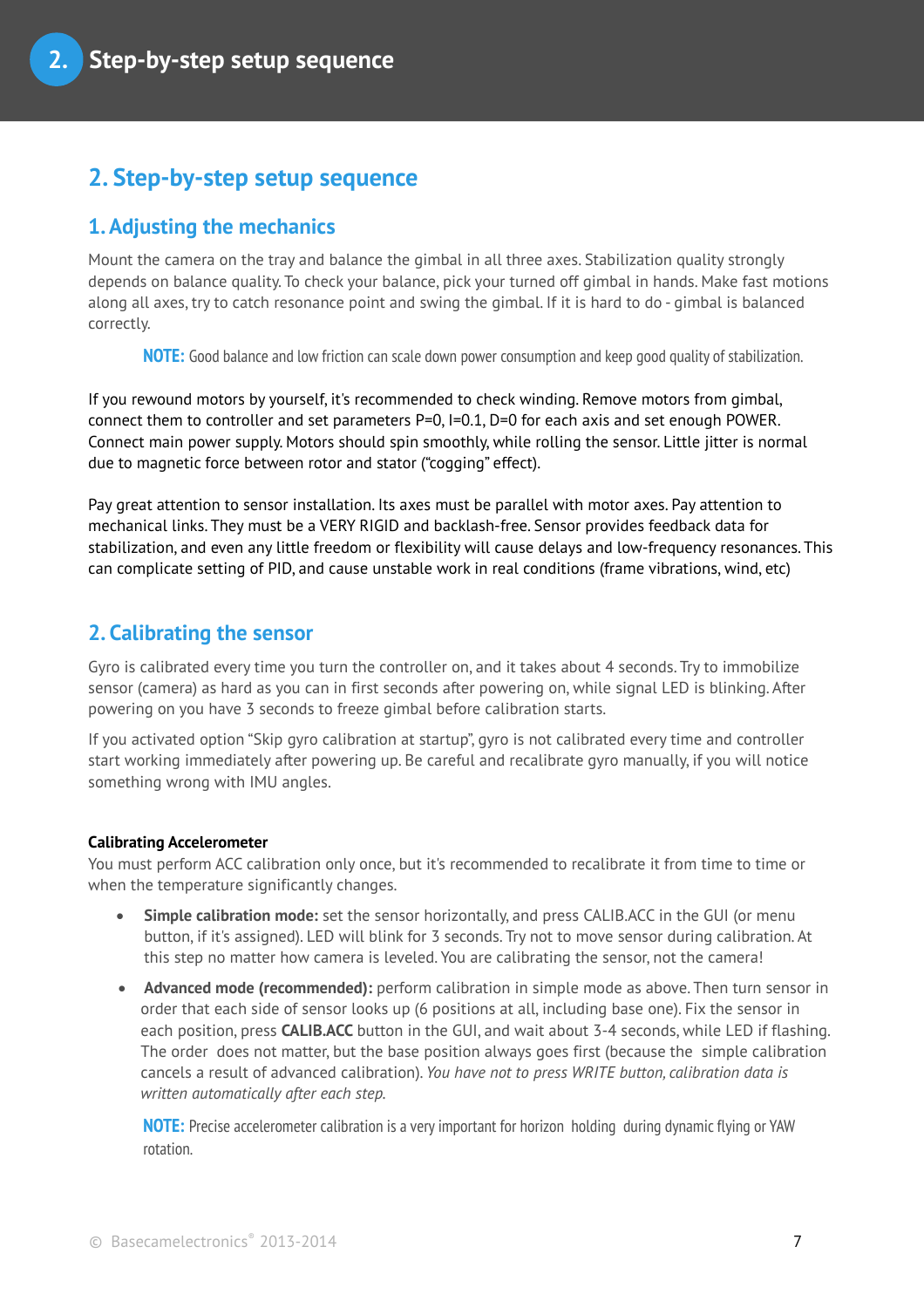

## **4. Tuning basic settings**

- Connect the main power supply.
- Set **POWER** according to the motor configuration (see recommendations above)
- Auto-detect number of poles and motors direction. Do not proceed to next step until proper direction will be detected!
- Run auto-tuning for PID-controller, using default settings first time.
- Adjust PID controller settings, if required. To check stabilization quality, use peak indicator in the control panel (shown by the blue traces and blue numbers). Incline the frame by small angles and try to minimize peak values by increasing P, I and D to its maximum. You may use gyro data from "Monitoring" tab to estimate stabilization quality, too. Better to tune PID with the "Follow Mode" turned OFF for all axes.

Suggested algorythm for manual PID tuning:

- 1. Set I=0.01, P=10, D=10 for all axes. Gimbal should be stable at this moment. If not, decrease P and D a bit. Than start to tune each axis sequentially:
- 2. Gradually increase P until motor starts oscillate (you may knock camera and see on the gyro graph, how fast oscillation decays). Increase D a little – it should damp oscillations, and decay time decreases. The lower is decay time, the better.
- 3. Repeat step 2 until D reaches its maximum, when high-frequency vibration appears (you may feel it by hands and see noisy line on the gyro graph). Current P and D values are maximum for your setup, decrease them a little and go to step 4
- 4. Increase I until low-frequency oscillation starts. Decrease I a little to keep gimbal stable. Now you found a maximum for all PID values for selected axis. Repeat from step 1 for other axes.
- 5. When all axes are tuned in static, try to move gimbal's frame, emulating a real work. You may notice that cross-influence of axes may make gimbal not stable. In this case, decrease a little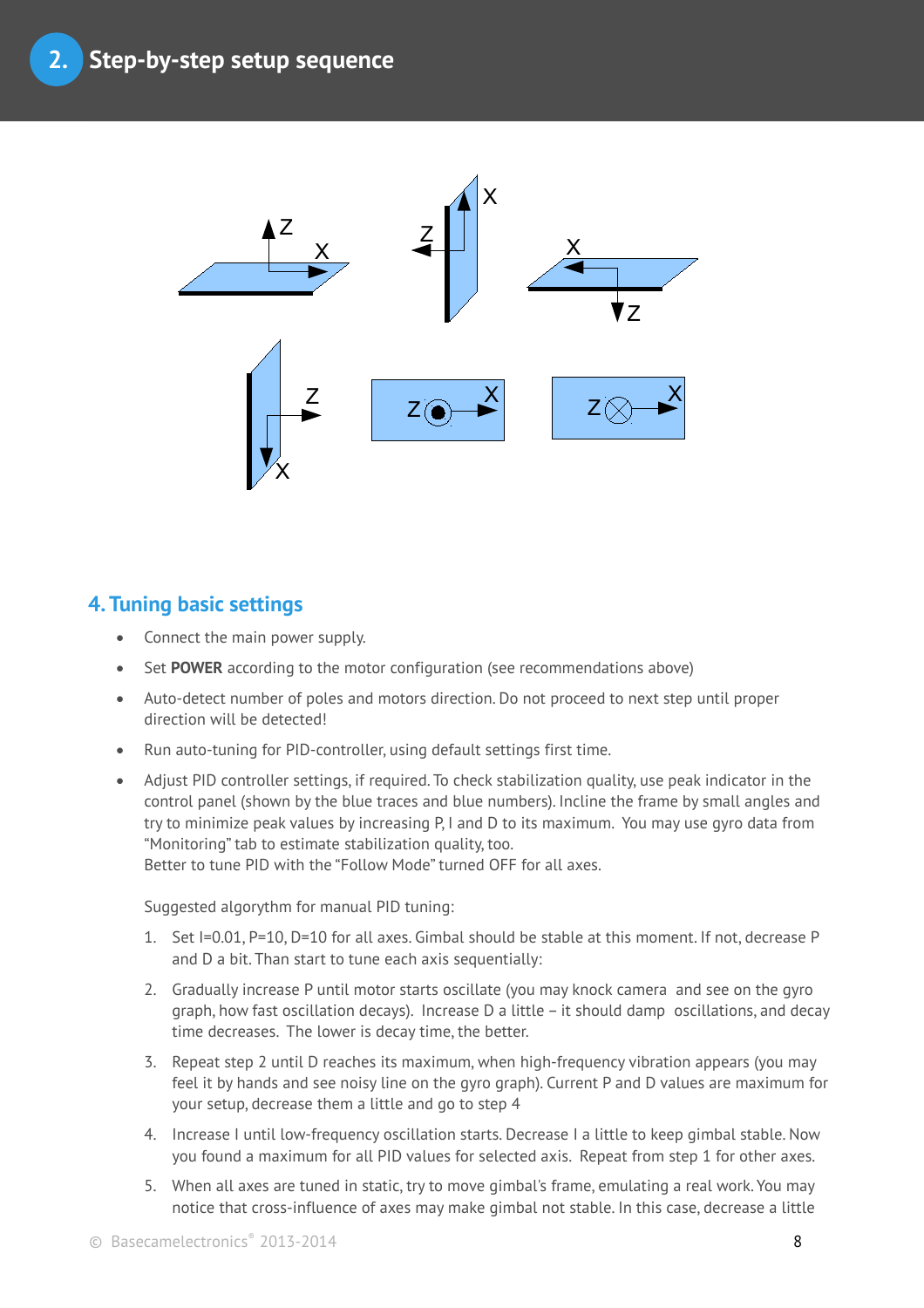PID values from its maximum for axes that looses

The result of good tuning – stabilization error is less than 1 degree when you slightly rock a gimbal's frame.

Further steps to improve the precision of stabilization:

- Connect and calibrate external flight controller (see [Advanced Settings](#page-23-0), External FC Gain)
- Connect, setup and calibrate second (frame) IMU (see [Second IMU sensor](#page-12-0))

## **5. Connecting and configuring RC**

• Connect one of the free receiver's channels to RC\_PITCH input, preserving right polarity

In the RC Settings tab:

- Set **SORCE**=PWM
- Assign RC\_PITCH input to PITCH axis
- Leave all other axes and CMD as "no input"
- For PITCH axis, set **MIN.ANGLE**=-90, **MAX.ANGLE**=90, **ANGLE MODE**=checked, **LPF**=5, **SPEED**=10 (not used in angle mode)
- Connect the battery to the main controller and receiver, and check that RC\_PITCH input receives data in the "Monitoring" tab (slider should be blue filled and reflects to stick movement)

Now you can control the camera from your RC transmitter, from -90 to 90 degrees. If you are not satisfied with the speed of movement, adjust the **I-term** setting for PITCH in the "Basic" tab.

Try the SPEED mode and feel difference with the ANGLE mode.

Connect and tune remaining axes the same way, as required.

### **6. Testing gimbal in real conditions**

Connect controller to the GUI and turn ON multirotor motors, holding it above your head. Check the vibrations on the camera by using "Monitoring" tab / ACC raw data. Try to decrease the level of vibrations using soft dampers.

**NOTE:** Brushless motors versus traditional servos provide faster reaction, but less torque. That's why it's hard for them to fight against wind and air flows from props. If you are developing multirotor frame by yourself, try to avoid this influences (for example, lengthen arms a bit, or tilt motors away from center or place camera above props in case of H-frame). Also bear in mind, when copter moves with high speed, an air flow is deflected and can affect the gimbal.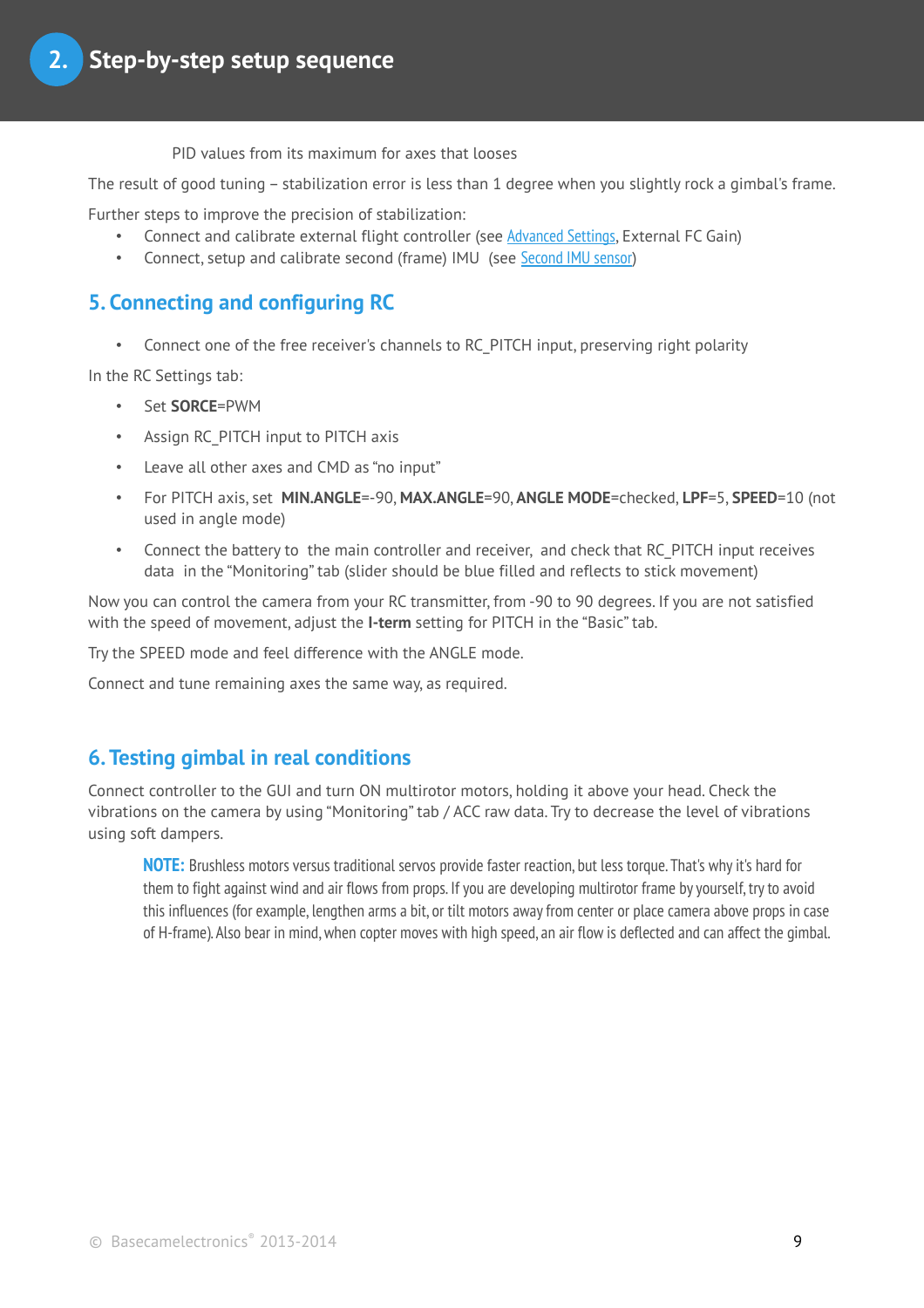## **3. GUI overview**

## **GUI Structure**

| SimpleBGC GUI v2.42 b3                                         |                                                             | $\mathbf{x}$<br>$\Box$           |
|----------------------------------------------------------------|-------------------------------------------------------------|----------------------------------|
| File Board Language<br>View Help                               |                                                             |                                  |
| Connection                                                     | Profile                                                     |                                  |
| <b>Disconnect</b><br>COM27                                     | Lock1                                                       | Rename                           |
| version 3.0<br>Firmware:<br>Board:                             | Load<br>Save<br>2.42 b4                                     | basecamelectronics.com           |
| <b>Basic</b><br>RC<br>Service<br>Advanced                      | Follow<br>Monitoring<br>Upgrade<br>Filters                  |                                  |
| <b>PID Controller</b>                                          | Motor Configuration                                         |                                  |
| P<br>D                                                         | <b>POWER</b><br><b>INVERT</b><br><b>NUM.POLES</b><br>÷      |                                  |
| <b>ROLL</b><br>0.05 <sub>v</sub><br>$74^\circ$<br>$189^\circ$  | <b>ROLL</b><br>$80^\circ$<br>$28^\circ$<br>$100^\circ$<br>П |                                  |
| <b>PITCH</b><br>$0.15^\circ$<br>$88^\circ$<br>182 <sup>-</sup> | PITCH<br>$28^\circ$<br>$120^\circ$<br>$80^\circ$<br>Ø       |                                  |
| YAW<br>$0.1\sqrt[4]{ }$<br>$84^\circ$<br>189 <sup>^</sup>      | YAW<br>$28^\circ$<br>$80^\circ$<br>$130^\circ$<br>П         | $-0.33$<br>0.03                  |
| <b>AUTO</b>                                                    | AUTO                                                        | <b>THE TERM</b>                  |
| Adaptive PID gains control                                     | Sensor                                                      |                                  |
| <b>V</b> ROLL<br><b>V</b> PITCH<br>$\blacksquare$ YAW          | Axis TOP<br><b>RIGHT</b>                                    |                                  |
| RMS error threshold:<br>$10^\circ$                             | Y <br>$-Z$<br>Skip Gyro calibration at startup              | <b>CONTRACTOR</b><br><b>ROLL</b> |
| Attenuation rate:<br>$50^\circ$<br>Recovery factor:            | CALIB.ACC<br>CALIB.GYRO                                     |                                  |
| $5^\circ$                                                      |                                                             | $0.24$ 0.0                       |
|                                                                | Configure:<br>Camera IMU<br>Frame IMU                       |                                  |
| MOTORS ON/OFF                                                  | <b>READ</b><br><b>WRITE</b>                                 | <b>AND ADD</b>                   |
|                                                                | I2C errors: 0<br>Cycle time:<br>801                         |                                  |
|                                                                |                                                             | <b>COMMUNISTRATION</b>           |
|                                                                |                                                             | <b>PITCH</b>                     |
|                                                                |                                                             | $-0.02$ 0.03                     |
|                                                                |                                                             |                                  |
| Parameters successfully loaded from board.                     |                                                             | 0.0<br><b>BAT</b>                |

*The GUI contains different functional blocks:*

- 1. Configuration block in the central part of the window, organized by 'tab':
	- Basic Basic gimbal stabilization settings. Adjusting these settings is usually adequate to achieve good camera stabilization.
	- Advanced More precise tuning options.
	- RC settings to control the gimbal roll/pitch/yaw orientation with RC inputs.
	- Service Specify the behavior of the MENU button (located on the controller board or mounted externally) and tune the battery monitoring service.
	- Follow settings related to special mode of the camera control when it follows frame.
	- Monitoring real-time sensor data monitoring. This screen is extremely helpful in tuning your gimbal performance. Firmware Update — Firmware and GUI software versions and update options.
	- Upgrade lets you to check the fresh version of firmware and upgrade if necessary.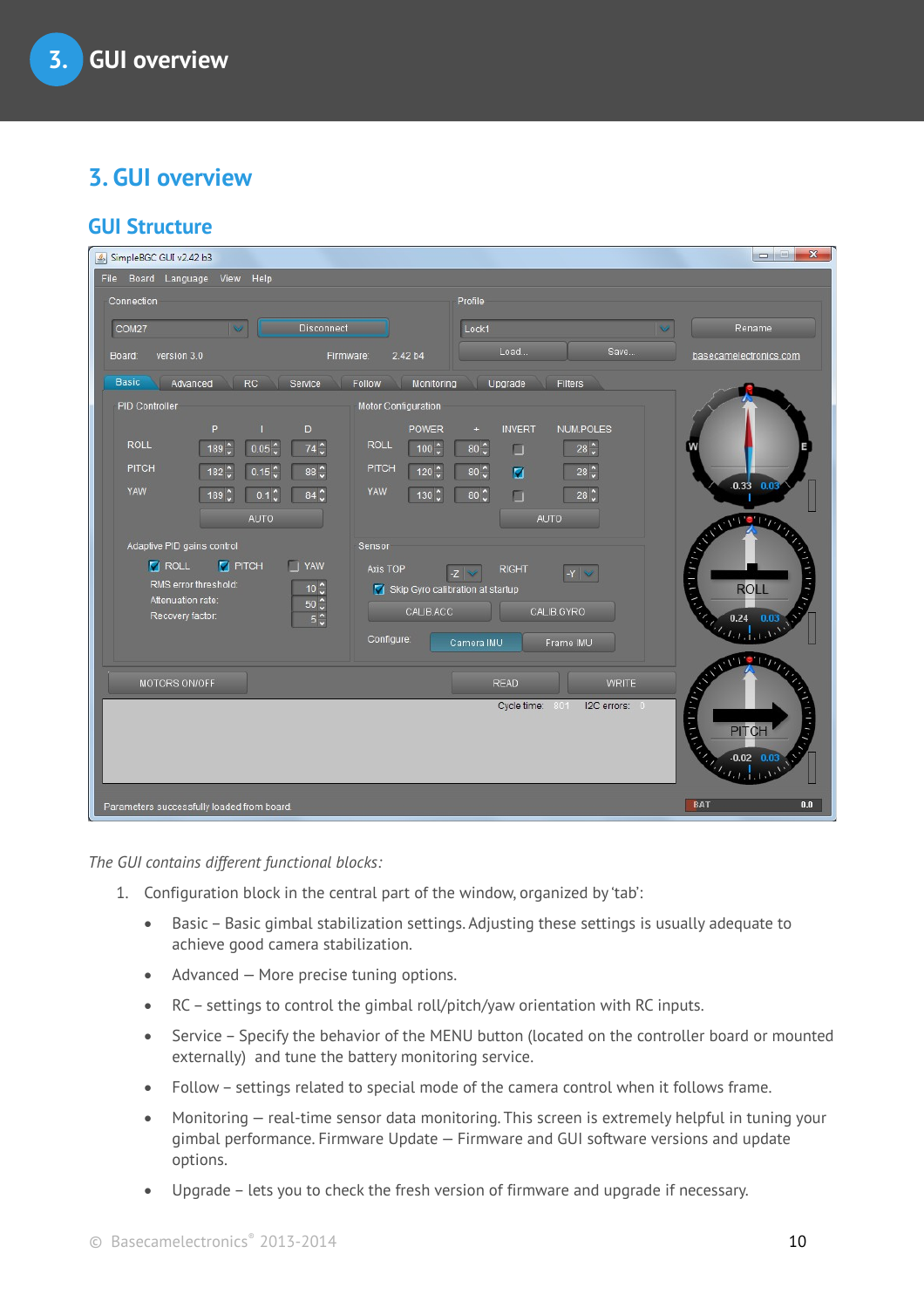- Filters settings to setup digital filters for PID controller
- 2. Connection COM-port selection and connection status.
- 3. Profile Profile selection, loading, re-naming, and saving.
- 4. Control Panel graphic visualization of gimbal orientation angles in three axes.
	- *Black arrows are displaying the angles, blue arrows are a 10x time magnification to provide higher precision. Red marks show target angles that gimbal should keep.*
	- *Thin blue lines shows the maximum (peak) deflection from the central, neutral point.*
	- *Blue digits show* peak *deflection amplitude. Using these numbers,* stabilization *quality* can *be estimated.*
	- *Vertical red bars to the right of the scales show actual power level, from 0 to 100%.*
	- *Gray arrows shows the angle of a stator of each motor, if known.*
- 5. READ, WRITE buttons are used to transfer setting from/to board.
- 6. MOTORS ON/OFF button is used to toggle motors state.
- 7. At the bottom of the screen, tips, status or error messages (in red color) are displayed . Overall cycle time and I2C error count is also displayed.
- 8. Battery voltage indicator with warning sector.

#### **Board menu**

This menu encapsulates options to Read/Write settings (duplicating READ, WRITE buttons), to calibrate sensors, to reset parameters to their default values, or completely reset board by erasing EEPROM.

#### **Language menu**

The GUI starts in the English version of the user interface. To change the interface language, choose one in the 'language' menu and restart the program.

#### **View menu**

You can change a visual theme from the "View" menu. For example, when using GUI outdoor, better to switch to one of the high-contrast themes.

Further in this manual each tab is described in details. At the end of this manual, you can find step-by-step tuning recommendations.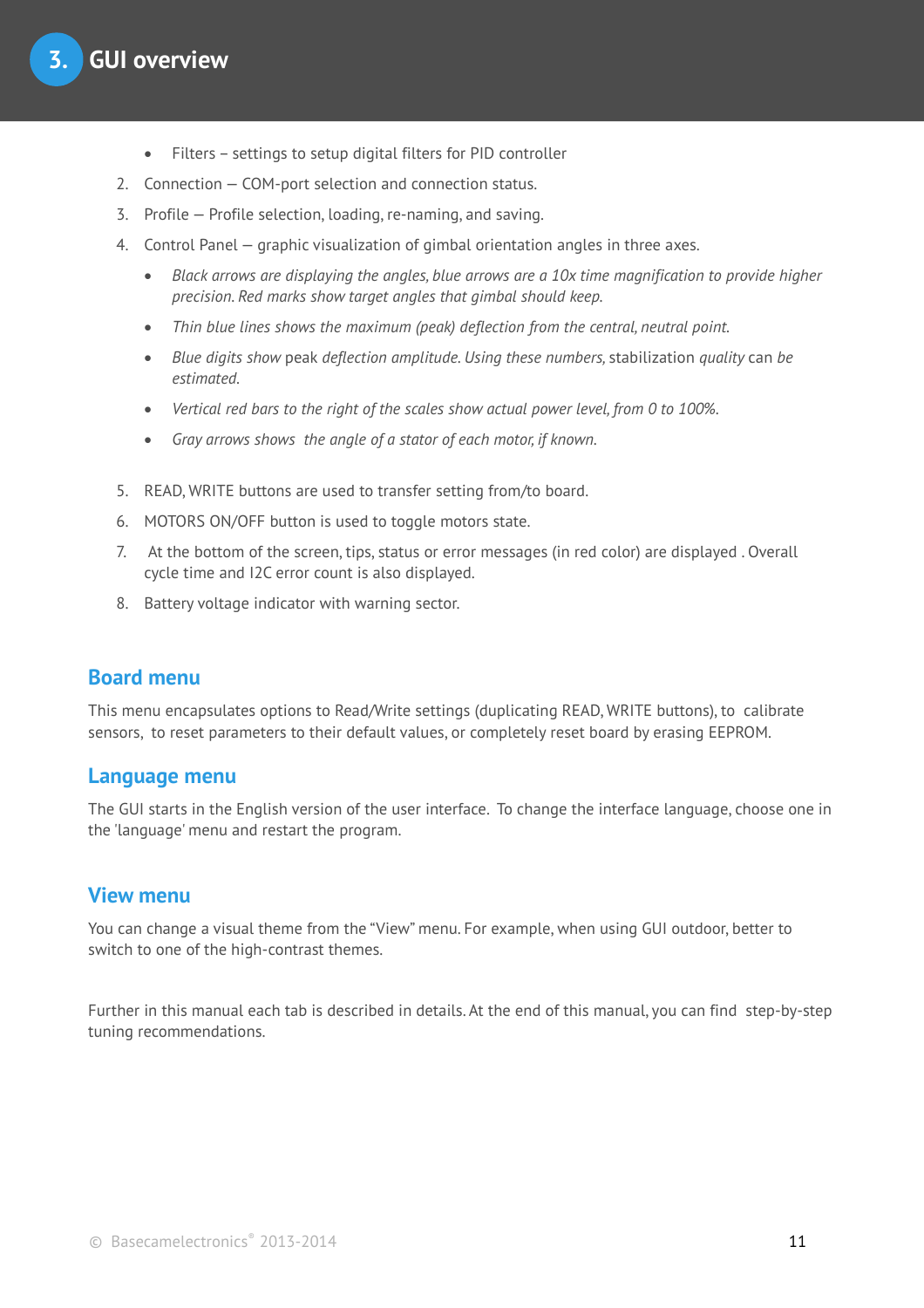## **4. Basic Settings**

### **PID and Motor settings**

- **P,I,D PID regulation parameters for all axes. .**
	- $\circ$  P describes the power of disturbance response. Higher values means a stronger response reaction to external disturbance. Raise this value until the stabilization quality of fast disturbances will be adequate. If the "P" value is too high, oscillations of the axis will start to be present. These oscillations will get worse if there are vibrations that reach the IMU sensor board. *If oscillations occur, raise the "D" parameter by 1 or 2 units, and then try to raise the "P" value again.*
	- D The "D" value reduces the reaction speed. This value helps to remove low-frequency oscillations. A "D" value that is too high can cause high-frequency oscillations, particularly, when the IMU sensor is exposed to vibrations. In special cases, it may be filtered out by digital filters (see below).
	- I The "I" value changes the speed at which the gimbal moves to incoming RC commands and to move the gimbal back to neutral. *Low values result in a slow and smooth reaction to RC commands and to getting back to neutral. Increase this value to speed up the movement*
- **POWER** maximum voltage supplied to the motors (0 255, where 255 means full battery voltage). Choose this parameter according to your motor characteristics. *Basic tuning:*
	- **Motors should not get too hot!** Motor temperatures of over 80C will cause permanent damage to motor magnets.
	- A Power value that is too low will not provide enough force for the motor to move the gimbal and stabilize the camera adequately. A low power value will be most noticeable in windy conditions, when the gimbal is not well balanced, or if the gimbal suffers from mechanical friction. Slowly lower the Power parameter to find its optimal value. Find the lowest value that still provides good stabilization and adequate holding torque.
	- Raising the power equals raising the "P" value of PID settings. If you raise the POWER value, you should re-tune your PID values as well.
- **"+" Additional power** that will be add to the main power in case of big error (caused by missed steps). It helps to return camera to the normal position. If main power + additional power is greater than 255, the result is limited to 255.
- **INVERT**  reverse motor rotation direction. It's extremely important to choose the correct motor rotation direction to not damage your gimbal. To determine the correct direction, set the P, I, and D values to 0 and the POWER values to 80 (or higher if your motors don't produce enough force to hold/move the camera). Level the camera tray horizontally and click the AUTO button in the "Motor configuration" settings. The gimbal will make small movement to determine correct motor rotation direction. Wait for the calibration procedure to complete. Then, re-set your PID values and tune your Power values.
- **NUM.POLES** Number of motor poles. This value needs to be equal to the number of magnets in your motor's bell. During the "auto" calibration process described above, this value is automatically detected. However, this value is sometimes not correctly determined during the "auto" calibration process and will need to be verified and possibly corrected manually. Most brushless gimbal motors are built with 14 poles (or magnets) and utilize a DLRK winding scheme. Count your motor magnets and enter this value if the value is not correct in the GUI.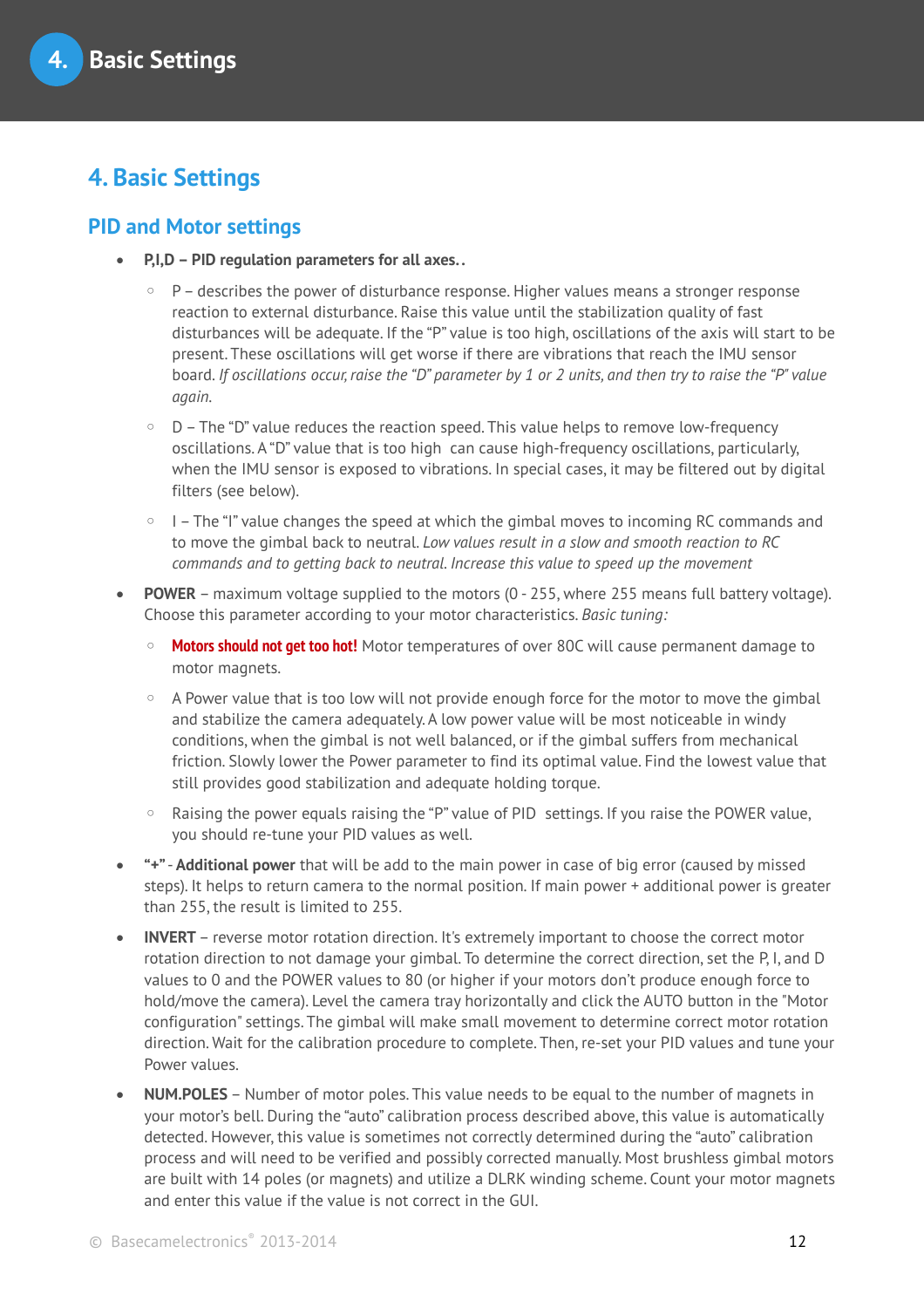## **Main IMU sensor**

*Note: Before tuning your controller, install the camera into the gimbal firmly and ensure your gimbal's center of gravity is leveled as much as possible.*

Specify your IMU sensor board's orientation and position on the gimbal . For a standard IMU sensor installation, look at the gimbal from behind just like the camera will view out from the gimbal. Viewing the gimbal in this way, the UP and Right direction will match the Z and X axis. You can place the IMU sensor in any direction, keeping its sides always parallel to the motor axis (be very accurate here, it is a very important to precisely align the sensor and mount it firmly). Configure your IMU orientation in the GUI. The correct configuration should result in the following:

- Camera pitches forward the PITCH arrow spins clockwise in the GUI.
- Camera rolls right ROLL arrow spins clockwise in the GUI.
- Camera yaws clockwise YAW arrow spins clockwise.



◦ **Skip Gyro calibration at startup** - With this option, the board starts working immediately after powering it on, using the saved calibration data from last gyroscope calibration call. However, stored calibration data may become inaccurate over time or during temperature changes. We recommend you to re-calibrate your gyro from time to time to ensure the best performance.

### <span id="page-12-0"></span>**Second IMU sensor**

There is an option to install the second IMU sensor on the gimbal's frame. The advantage is more precise

stabilization (you may use lower PID's to get the same quality) and knowing of frame tilting, that greatly helps for 3-axis system to extend the range of working angles.

Second IMU should be connected to the same I2C bus as main (in parallel). Sensors should have different I2C-address (Main IMU – 0x68, Frame IMU – 0x69). On the Basecam IMU, address 0x69 may be set by cutting the ADDR bridge, located on the back side of the sensor.



### **Mounting the Frame IMU**

There are two options where to place the second IMU: below YAW motor and above it. In case of 2-axis stabilization, there is only one option – above ROLL motor.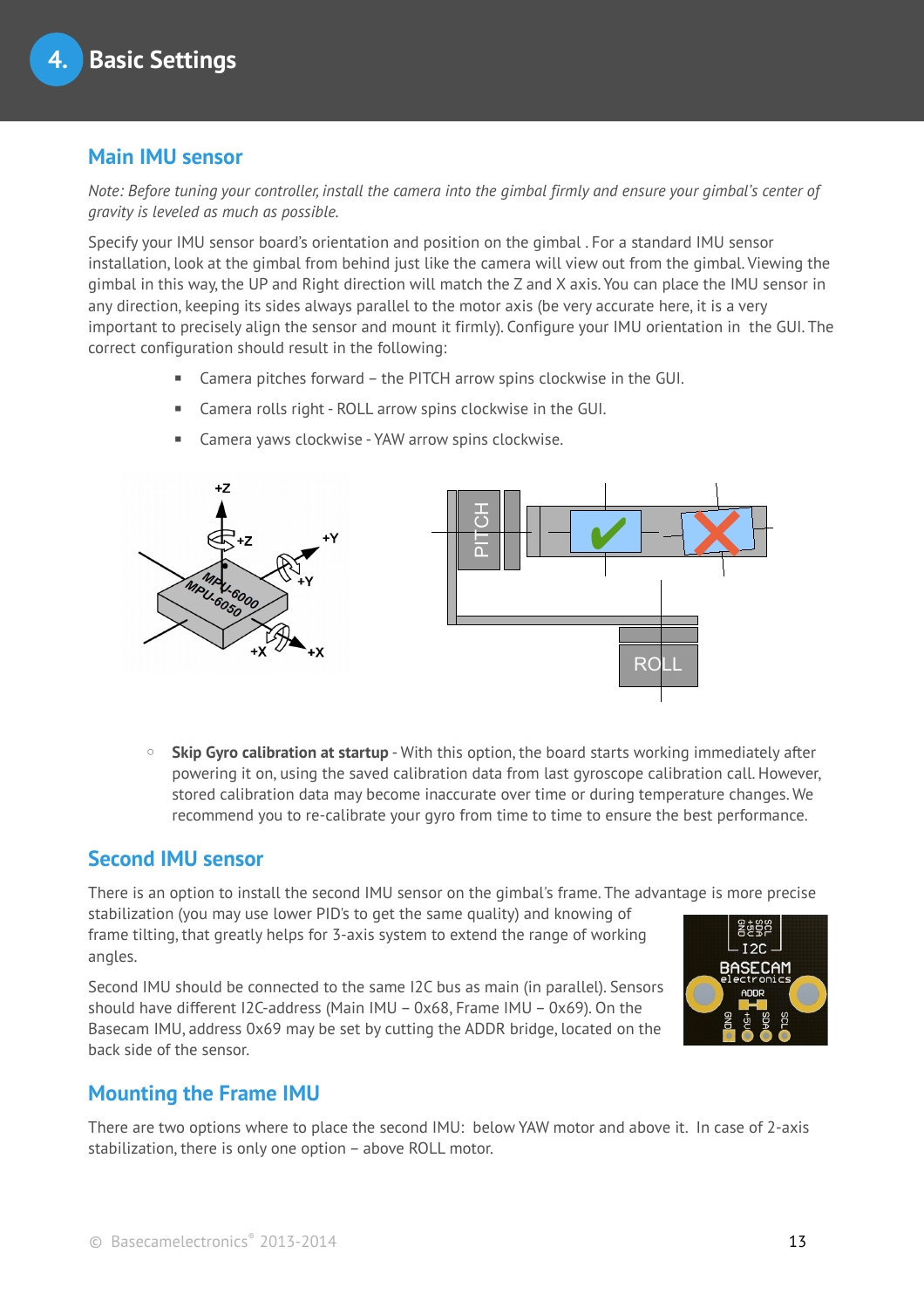

If the sensor is placed **above YAW** motor, it helps to stabilize ROLL, PITCH and YAW motors. But the system becomes less stable during long work (because the frame heading, estimated from the second IMU, may drift with time and auto-correction may not work in all cases).

If the sensor is placed **below YAW** motor, it does not help YAW axis stabilization, but works more reliable. In this position, there is additional option you can choose from: "**Below YAW + PID source**". It means, that if Frame IMU is mounted below YAW motor, it can be used as data source for PID controller. In some cases this can give better result, than the main IMU, because mechanical system "IMU-Motor" becomes more stiff when its length is shorter, and its closed-loop operation becomes more stable.

Like the main (camera) IMU, the frame IMU may be mounted in any orientation, keeping its axis parallel with motor's axis.

## **Configuring the frame IMU**

To configure the frame IMU, first of all set its location in the "**Advanced**" tab, "Sensor" area. Write settings to the board and go to the "Basic" tab. Press the button "**Frame IMU"**:



If the second IMU is connected properly, this button becomes active. It means that all IMU settings now affect on the frame IMU. Change sensor orientation (axis TOP, RIGHT) and write setting to the board, if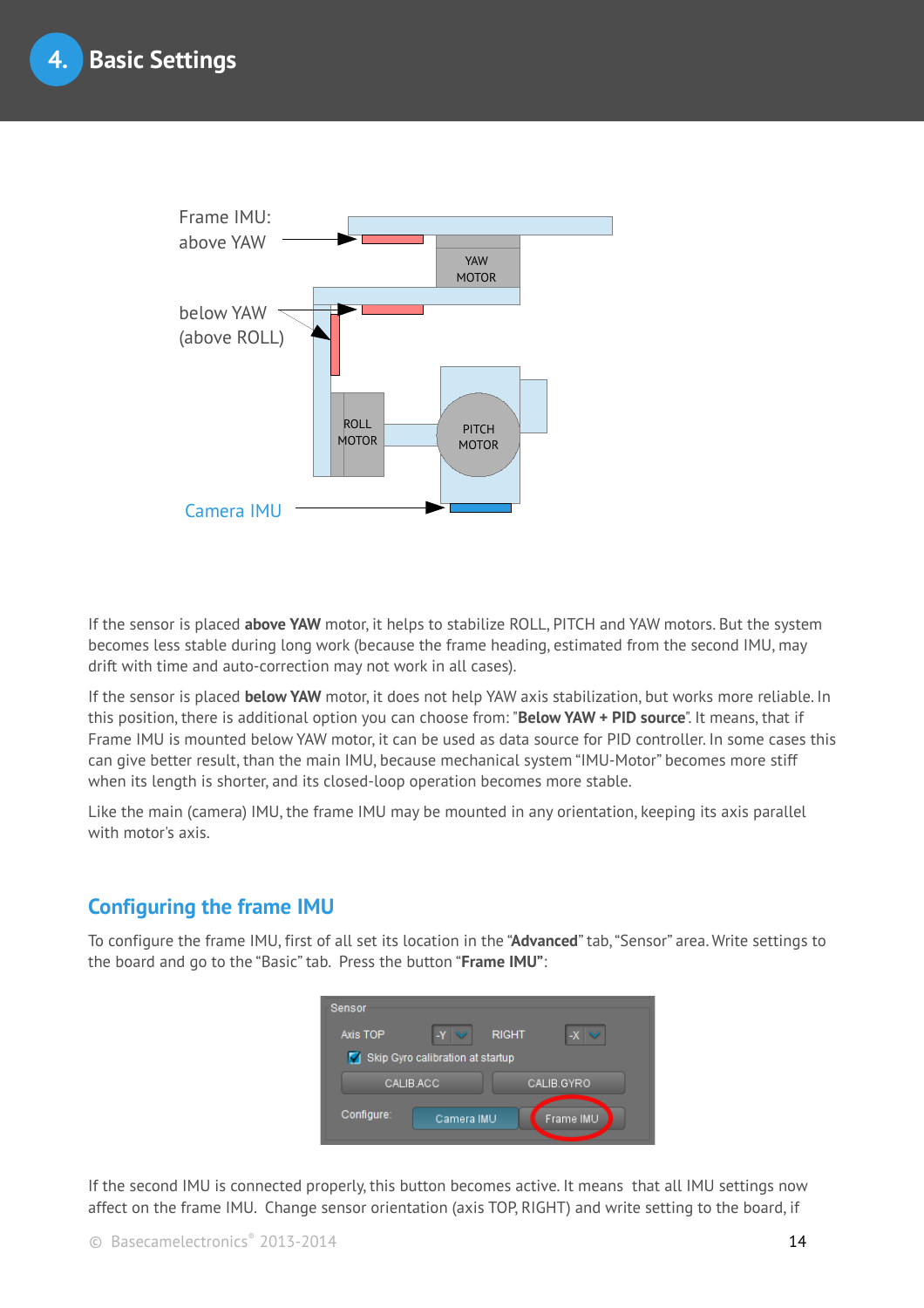necessary (board will be restarted). After restart, calibrate the accelerometer and gyroscope like you did it for the main IMU. For the accelerometer, you can do simple calibration or extended 6-point calibration.

You may notice that right panels with arrows are displaying now angles not for the main, but for the frame IMU. Also, in the "Monitoring" tab, accelerometer's and gyroscope's data go for the frame IMU. It helps to properly configure an orientation of the sensor and check its calibration.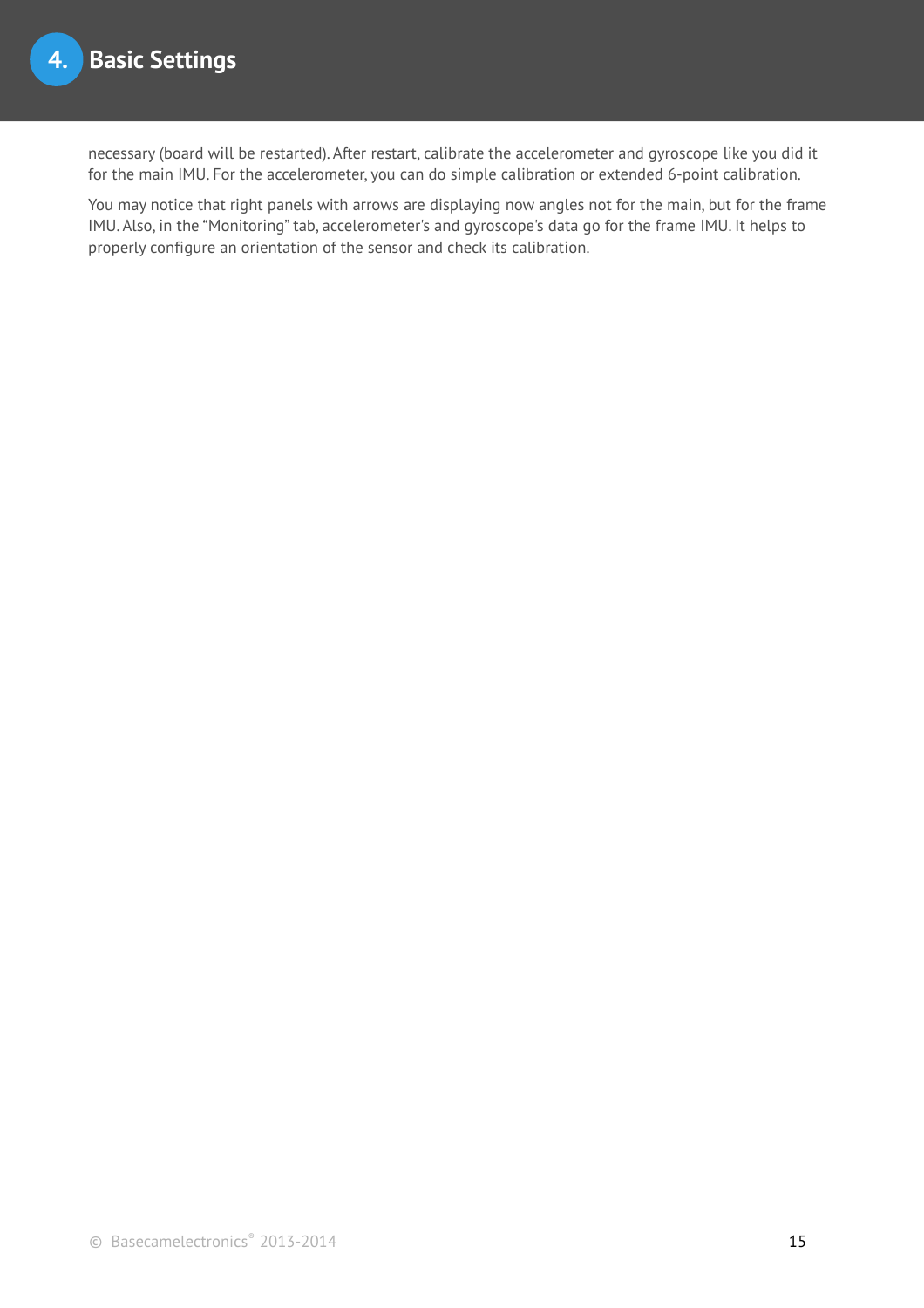## **5. PID auto-tuning**

This feature will be helpful for the beginners, who experienced difficulties with PID tuning.

Before you start automatic tuning, its very important to properly configure hardware of your system: motor outputs, "Power", "Inverse" and "Number of poles" (latest 2 setting may be detected automatically, as described in the user manual). Also, main IMU position should be configured and accelerometer and gyroscope should be calibrated.

Plug-in a battery, connect board to the GUI and press "Auto" button in the PID parameters section. You will see dialog window, where you can setup auto-tuning process:

| PID auto-tune configuration         | S.                                           |  |
|-------------------------------------|----------------------------------------------|--|
| Better stability                    | <b>Better precision</b>                      |  |
| Adjust axis:                        | ROLL <b>V</b> PITCH V YAW                    |  |
| Initial values:                     | Start from zero<br>Start from current values |  |
| Send progress to GUI<br>Log to file |                                              |  |
| <b>START</b>                        | CANCEL<br><b>STOP</b>                        |  |

Slider at the top defines the target of tuning. If its close to "Better precision", it will try to achieve maximum gain and keep it. If close to "better stability", it will find maximum gain and than decrease it by 30-50% to make system more stable.

You may chose which axis to tune. Best result may be reached only if to tune each axis separately. But for the first run, you can tune all axis at the same time.

If you want to use your current settings as start point, select "Start from current values" Otherwise, values will be set to zero in the beginning.

Select "Send progress to GUI" checkbox to see how PID values change in real-time during tuning process.

Select "Log to file" to write PID values together with some debug variables to the file "auto pid log.csv". It may be analyzed later to better understand system behavior. There are number of tools to plot data from log files, for example [http://kst-plot.kde.org](http://kst-plot.kde.org/)

#### **How does it work?**

Tuning process does simple job: it gradually increases P,I,D values until system enters in self-excitation state. It means maximum possible gains are reached. Than it rolls back values a bit and repeats the same iteration 2 times. Averaged "good" values are stored as PID settings.

During process, you should firmly hold your gimbal in hands. You can place it on the support but check that it provides strong hold, not less than your hands.

After about minute of work, you can see that PID values have grown big enough and camera is stabilized. Now you can slightly tilt handles in all directions to emulate real-usage conditions. Find point where selfexcitation is maximum, and continue tuning system in this point (a "worse case" position).

It is normal that gimbal can start to vibrate when PID values come close to theirs maximum. If any motor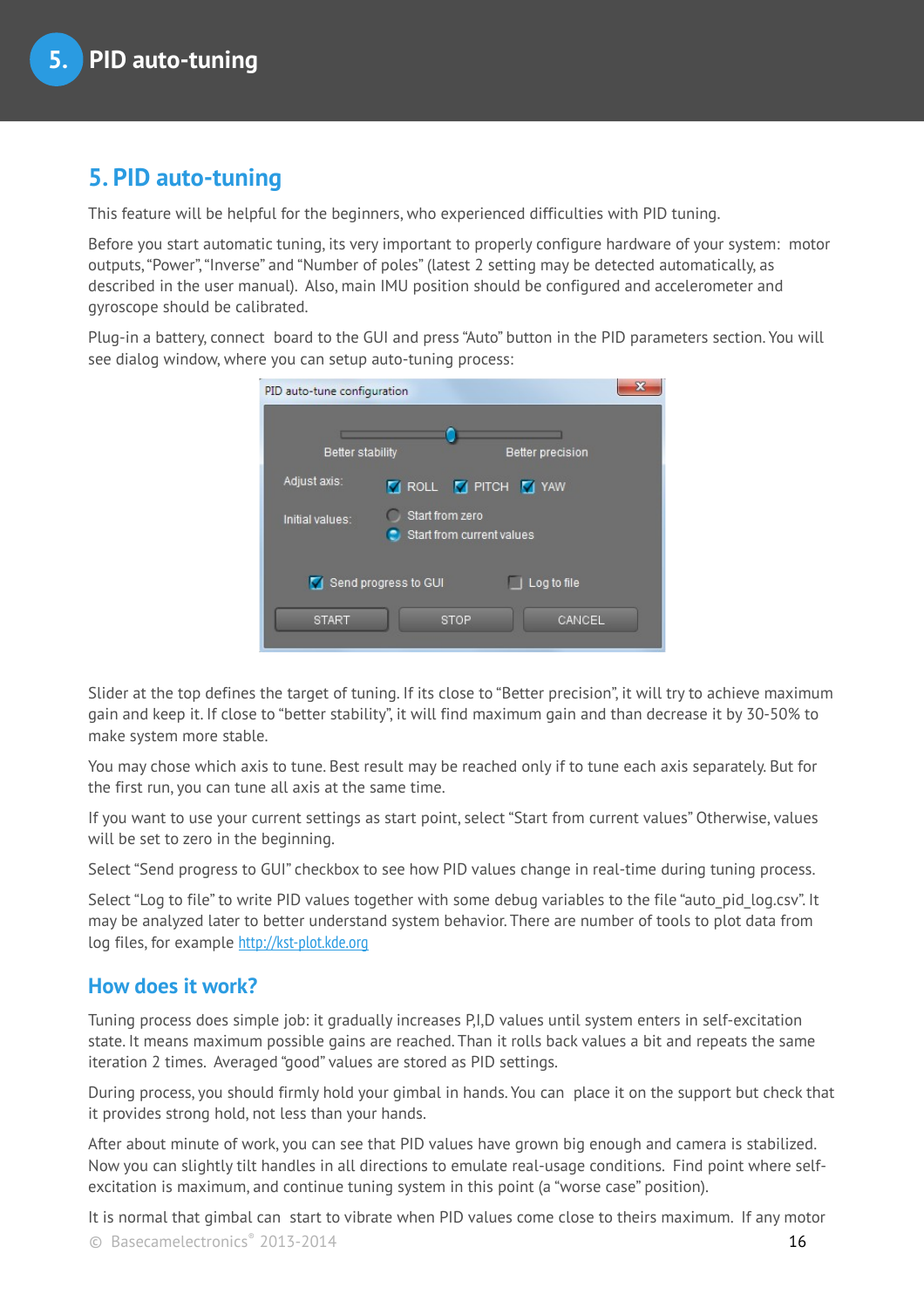looses sync due to strong oscillations, you can help to restore it by hand without interrupting the process.

In some cases, you can get better result (i.e. higher PID gains) if you remove high-frequency resonances before starting automatic tuning. See section "Digital filters" for more details.

LED is flashing during tuning process. When process will finish its job, LED will light ON and new PID settings will be transferred to the GUI.

There is also a corresponding menu command, that can start PID auto-tuning without connection to the PC.

#### **Adaptive control of PID gains**

This settings group lets to adaptively decrease PID gains, when the system becomes unstable due to high PID gains. For example, system may be tuned very well in certain position, but it may become completely unstable in different position. Self-excitation may cause strong vibration, that may negatively affect gimbal construction and may be even dangerous for the camera. Also, when vibration accidentally comes, it may brake whole footage. Possible workaround is to use adaptive PID control.

- **RMS error threshold**, 0..255 RMS (root mean square) error state variable effectively shows the level of vibrations. When it exceeds this threshold, adaptive PID algorithm comes into action. Recommended value is 10..15.
- **Attenuation rate**, 0..255 the more this value, the more PID gains are decreased. Choose this value big enough to quiet system quickly. Effect of different rates is shown on the picture:



• **Recovery factor**, 0..10 - defines, how fast PID gains are recovered back when the system becomes stable. Too low value may increase a chance that vibration comes back in short time. Too high value may cause worse operation (because lowered PID values are kept longer). Recommended value is 5..6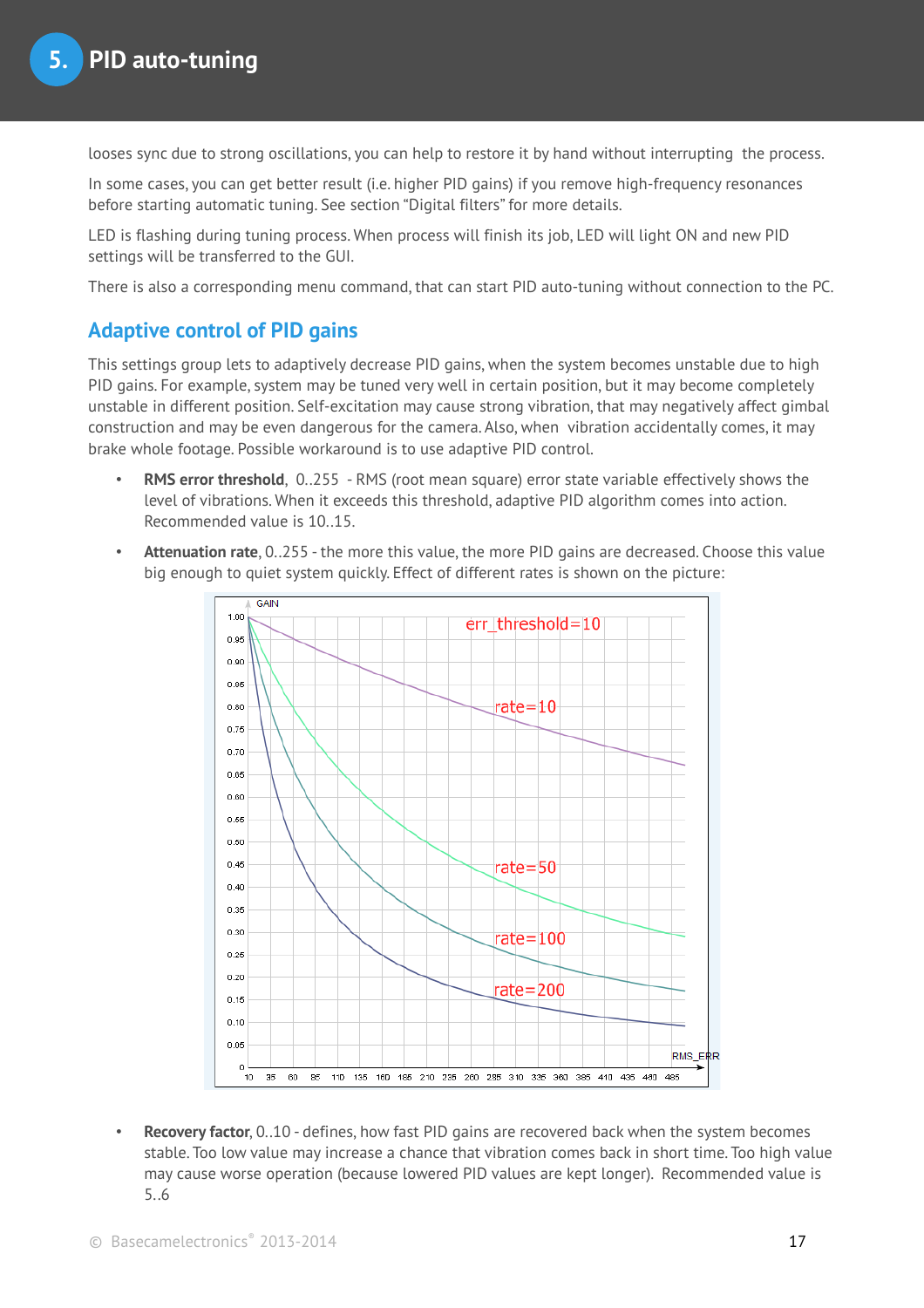## **6. RC Settings**

SimpleBGC board provides very flexible configuration of remote controller. It supports up to 5 digital inputs, including one that supports most popular serial protocols, and 3 analog inputs. It can also output RC signal in pass-through mode or by Serial API commands. Full RC routing diagram can be found in the [Appendix C](#page-40-0) of this manual.

- **RC Input Mapping**  here you can assign hardware RC inputs to target control channels. There are 5 hardware digital inputs provided on the board for RC Radio control connections, and 3 analog inputs for connecting joystick. Each input you can assign to control any of three channels, one for each axes, and one command channel. If control for an axis is not needed, leave the option at "no input".
- **RC\_ROLL pin mode** allows to configure several formats of incoming signal for RC\_ROLL pin:
	- **Normal** incoming signal is in the PWM format, that most RC-receivers generally outputs
	- **Sum-PPM** some receivers may have this signal output. It is a PWM format modification, in which every channel transmits sequentially through one cable. In this case you do not need to connect other channels (read your receiver's user manual to check if it has SumPPM out).
	- **Futaba s-bus** receivers made by Futaba may transmit data in special digital format, up to 16 channels by one wire. Connect it to RC\_ROLL pin.
	- **Spektrum** another digital multi-channel protocol, that is used to communicate Spektrum's satellite modules with the main module, and in its clones. There is a dedicated socket on the board (marked Spektrum) that matches standard connector. Starting from firmware ver. 2.43b7, **you can bind** a satellite (remote) receiver, connected to the "spektrum" port, directly from the SimpleBGC board. It will be bound as stand-alone (master) unit. To start binding, assign action "Bind RC receiver" to the hardware menu button and execute this action, or execute the same action from the "Board – Execute command" menu in the GUI. You can select any of 4 different modes prior to start binding, in the "RC" – "Other settings" tab:
		-
		- DSM2/11ms
		- DSM2/22ms
		- DSMX/11ms
		- DSMX/22ms

Choose a mode that a combination of your transmitter and receiver supports (10- or 11-bit modification does not matter at this moment) . Switch to Auto-detection mode after binding is done. If channels are read incorrectly, select 10bit or 11bit modification manually.

- **SBGC Serial API 2<sup>nd</sup> UART** in this mode, RC\_ROLL input can handle Serial API commands. It lets to expand the board functionality by connecting external devices, implementing SBGC Serial API protocol. If *RC\_YAW* pin is not occupied, it acts as **TX** pin of this UART, allowing to use bi-directional communication. If *RC\_YAW* pin is occupied, only **RX** functionality is possible (in other words, external device can send commands to the board, but can't read answers). Port settings: 115200 baud, 8N1 or 8E1 - 1 stop bit, 8 data bits, parity 'none' or 'even' (auto-detected after several incoming commands).
- For each control targets you can choose appropriate hardware input from the drop-down list.
	- **RC\_ROLL, RC\_PITCH, RC\_YAW, FC\_ROLL, FC\_PITCH** hardware inputs on board that accept signal in the PWM (Pulse Width Modulation) format (excepting RC\_ROLL, see above). Most RC receivers output this signal type.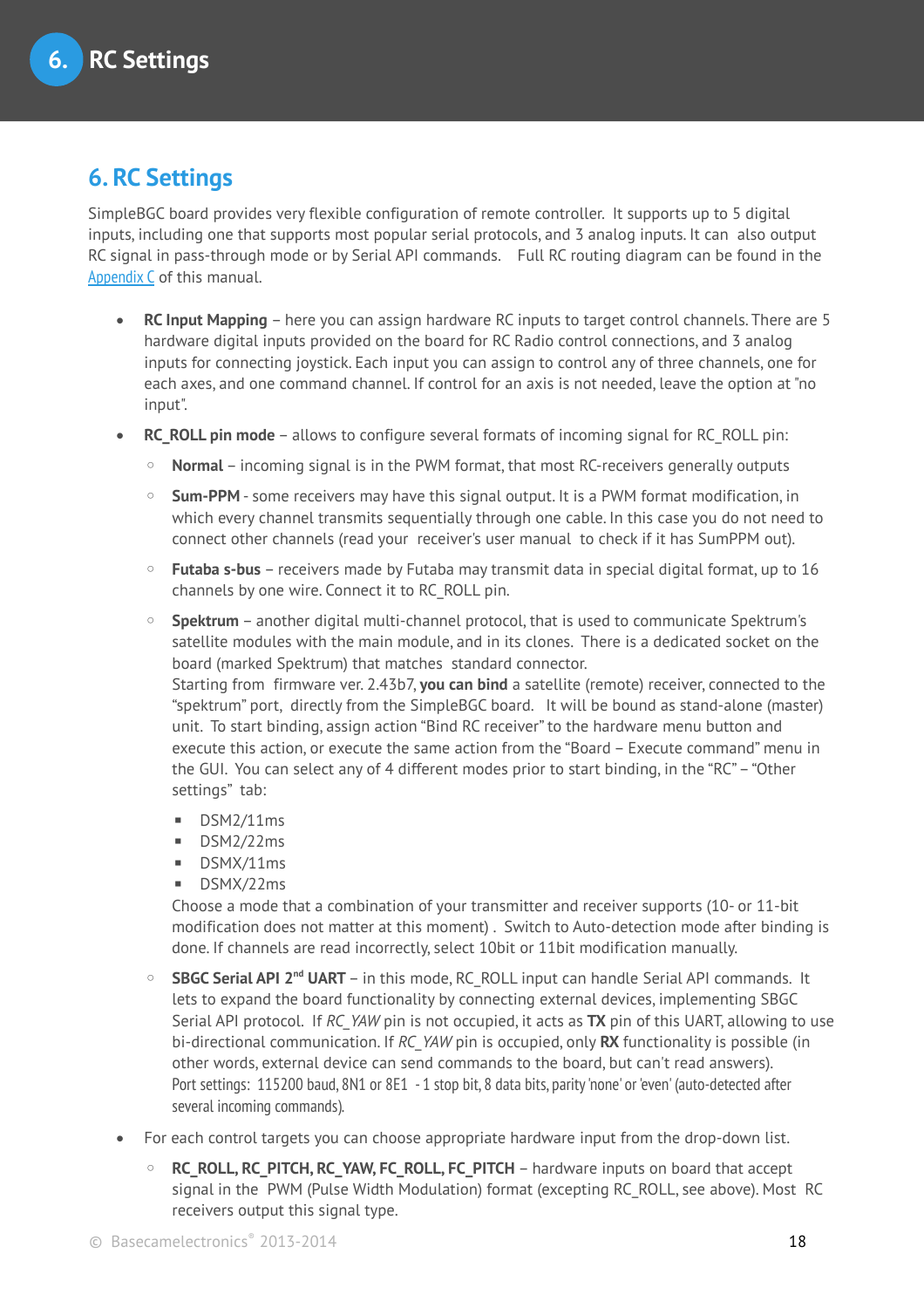- **ADC1, ADC2, ADC3** dedicated analog inputs, marked on the board as A1, A2, A3 and accepts analog signal in range from 0 to +3.3 volts. For example, joystick variable resistor provides such signal. Connect A1..A3 to the center contact of variable resistor, +3.3V and GND to side contacts. See [Connection Diagram](#page-38-0) for more info.
- **VIRT\_CH\_XX** In case of RC\_ROLL pin mode is set to multi-channel signal format, you can chose one of the virtual channels.
- **API\_VIRT\_CH\_XX** Channels that may be set by Serial API command.

**Control targets:**

- **ROLL, PITCH, YAW** controls the position of the camera
- **CMD** allows to execute some actions. You can configure 2- or 3-position switch on your RC for specified channel, and assign it to CMD channel. Its range is splitted into 3 sections : LOW ,MID ,HIGH. When changing the position of your RC-switch, signal jumps from one section to another, and assigned command is executed. The full list of available commands is described in the section "**MENU BUTTON"** of this manual.
- **FC\_ROLL, FC\_PITCH** is used to mark any of PWM inputs to be a signal from the external flight controller. See "External FC gain" section for details.
- **Mix channels** you can mix 2 inputs together before applying to any of ROLL, PITCH or YAW axis. It lets to control the camera from the 2 sources (joystick and RC for example). You can adjust the proportion of the mix from 0 to 100%.
- **ANGLE MODE** RC stick will control the camera angle directly. The full RC range will cause a camera to go from min to max angles, as specified above. If RC stick doesn't move, camera stands still. The speed of rotation depends on the "SPEED" setting and the acceleration limiter setting.
- **SPEED MODE** RC stick will control the rotation speed. If stick is centered camera stands still, if stick is deflected, camera starts to rotate, but does not exceed min-max range. Speed is slightly decreased near min-max borders. Speed of rotation is proportional to stick angle and the **SPEED** setting. RC control inversion is allowed in both of control modes.
- **INVERSE** Set this checkbox to reverse direction of rotation relative to stick movement.
- **MIN.ANGLE, MAX.ANGLE** range of the angles controlled from RC or in Follow mode. To inverse the control, set higher value first, and lower value second. For example, if you want to configure a camera to go from leveled position to down position, set 0-90 (or 90-0 to inverse). To disable constraints in SPEED mode, set MIN.ANGLE=MAX.ANGLE=0.
- **LPF** Signal low-pass filtering. The higher is value, the smoother is reaction to the stick commands. This filter cuts fast stick movements, but adds some delay as a drawback.
- **INIT.ANGLE** if RC control is not configured for any axis, (or there is no signal on the source), system will keep initial angle, specified in this field.
- **RC Sub-Trim** allows to correct transmitter inaccuracy.
	- **ROLL, PITCH, YAW trim** central point trimming. Central point here is PWM 1500. It's better to trim it in transmitter. But in case of it is not possible (when using joystick, for example), you can use AUTO function in the GUI. Just place stick in center, and press AUTO button. Actual data becomes new center point. Press WRITE button to apply settings.
	- **Dead band** adjusts a dead band around neutral point. There's no control while RC signal is inside this range. This feature works only in SPEED mode, and helps to achieve better control by eliminating jitters of stick around neutral point.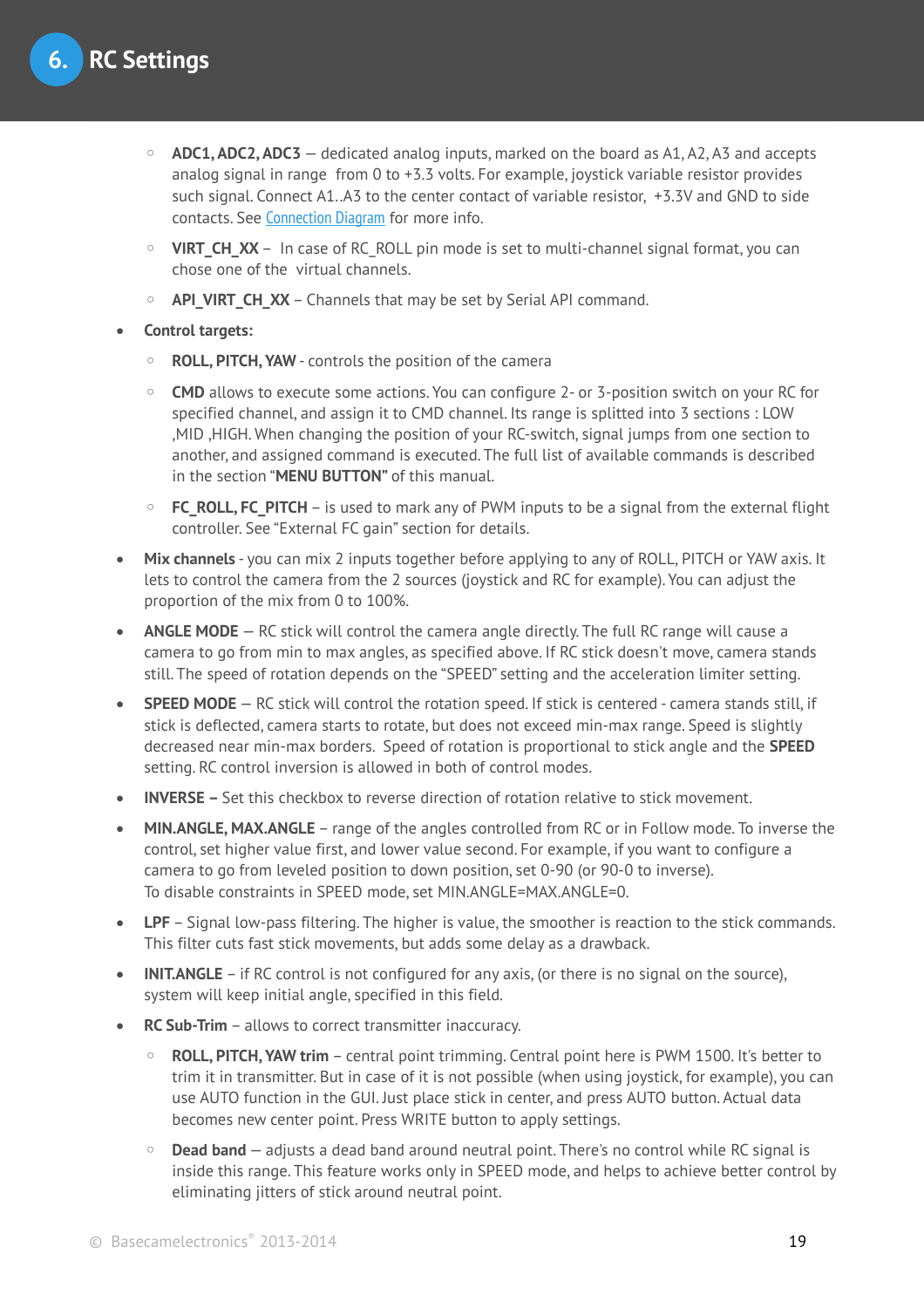- **Expo curve** adjusts the curvature of an exponential function, that allows to get precise control from RC in the range of the small values, but rough and strong control near endpoints. Works only in SPEED mode.
- **Limit Accelerations** this option lets to limit angular accelerations in case of hard RC or Serial control (useful to prevents jerks or skipped steps, smoother camera control, less impact on the multirotor's frame). The less is value, the smoother is camera rotation under control.
- **PWM Output** allows to pass any of virtual channel, decoded from serial input signal, to special pins that can output PWM signal. This signal can be used to drive hobby servo or IR camera trigger, for example. On the SimpleBGC 3.0 boards, these pins share PWM output function with other functions:

**Servo1** – FC\_ROLL **Servo2** – FC\_PITCH **Servo3** – RC\_PITCH **Servo4** – AUX1

To enable servo output on any of these pins, make sure that its not specified as RC input in the GUI.

This feature may be useful if you connect RC receiver by single wire, and want to decode signal to the separate PWM channels.

When connecting regular hobby servo to these ports, there are two options where to get +5V to supply them:

- Connect external power (for example from +5V BEC) to the central pin of any of RC inputs. and **cut (de-solder)** jumper J1 that passes 5V from internal voltage regulator to them. **WARNING:** two power sources joined together, may burn each other, because *switching* DC converter is used to provide 5V supply for the board, and it may conflict with the external power source.
- **Close (solder)** jumper J1 and get +5V from internal voltage regulator. **WARNING:** before connecting servos, check their total maximum current rating, and compare it with the current rating that board can provide on the 5V line (you can find it in the hardware specifications of the board, for regular "Basecam SimpleBGC 32bit" version it is 1A).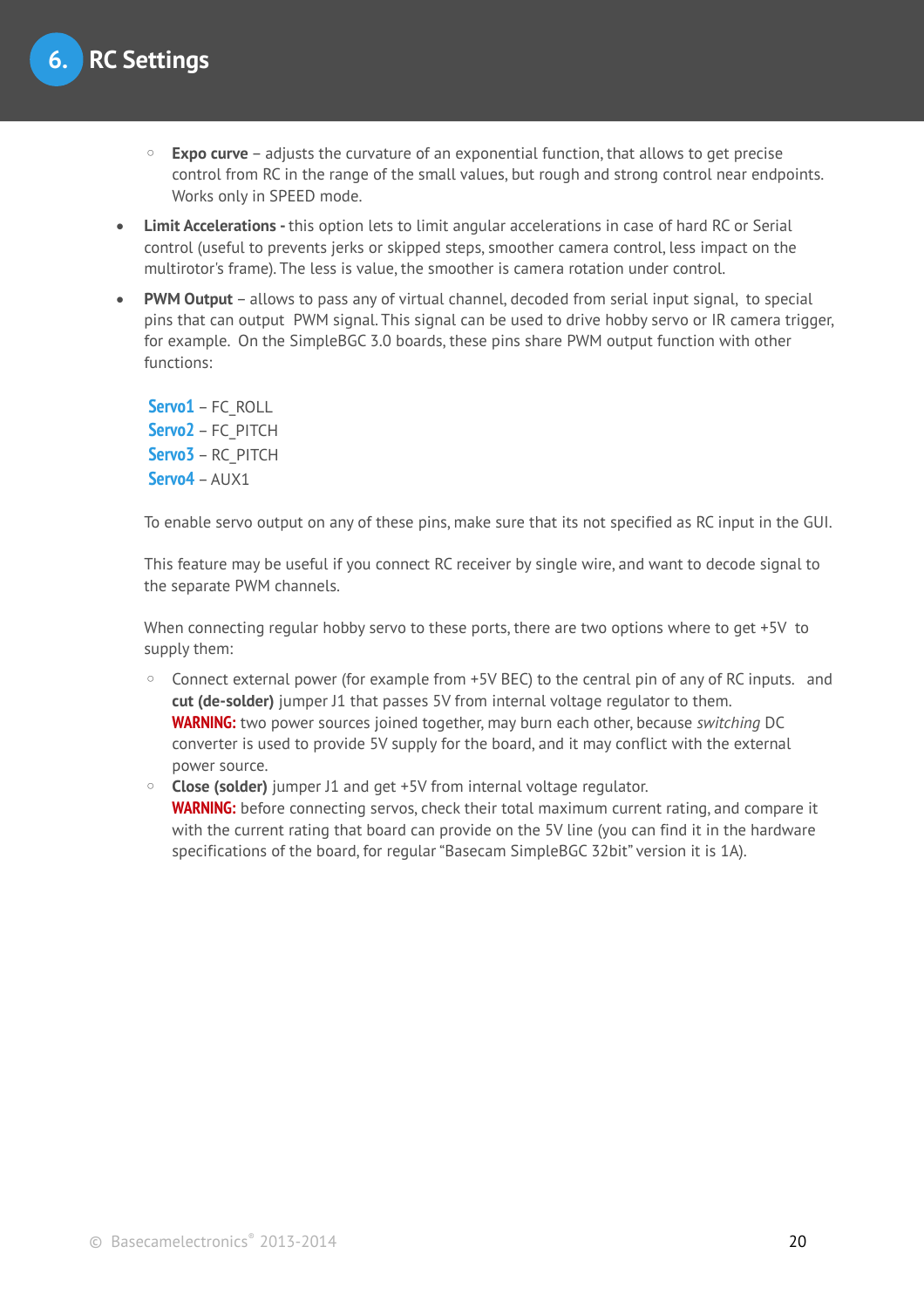## **7. Follow Mode Settings**

There is a special control mode, when the camera "follows" for a tilting of the outer frame, but eliminates small frame jerking. Several modes of operation are possible:

- **Disabled** camera is locked to ground and may be rotated only from RC.
	- **Estimate frame angles from motors** it use magnetic field for rough estimation of frame tilting. Helps to increase the range of the frame angles where the gimbal's operation is stable. To proper operation in this mode, it is strictly required to calibrate **Offset** setting (see below). Like with the Follow mode, its not recommended to use this option in flight, its dedicated for hand-held systems only.

**NOTE:** This option is ignored if you connect second IMU mounted on the frame, because the data from the second IMU is more precise than from motors.)

- **Follow Flight Controller** camera is controlled from RC together with the mixed signal from an external flight controller (FC). Almost every FC has servo outputs to drive a gimbal. It feeds the information about the frame angles to this outputs, in the PWM format that all servos understand. SimpleBGC can get this information and use it to control a camera. It is necessary to connect and calibrate external flight controller (see **EXT.FC GAIN** settings). After calibration you can setup the percentage values for ROLL and PITCH axis, so the camera will follow frame inclinations.
- **Follow PITCH, ROLL** this mode is dedicated to hand-held systems. FC connection is not required. In this mode, the position of the outer frame by PITCH and ROLL is estimated from the motor's magnetic field. This means that if motor skips steps, position will be estimated incorrectly and operator should correct camera by hands, returning it to proper position.

**WARNING:** you should use this mode carefully for FPV flying, because if the camera misses its initial direction, there is no chance to return it back automatically.

- **Follow ROLL start, deg.** Set the angle (in degrees) of the camera PITCH-ing up or down, where the ROLL axis enters follow mode. Below this angle, ROLL is in lock mode.
- **Follow ROLL mix, deg.** Set the range (in degrees) of the camera PITCH-ing, where the ROLL axis is gradually switched from the 'lock' mode to 'follow' mode (see picture)



**HINT:** To completely disable follow for ROLL, set these values to (90, 0). To permanently enable follow for ROLL (regardless of the camera PITCH-ing), set values to (0, 0).

• **Follow YAW** – the same as above, except it can be enabled only for YAW axis. For example, you can lock camera by ROLL and PITCH axis by selecting "Disabled" option, but still control camera by YAW by enabling "Follow YAW" option.

There are additional settings to tune follow mode:

• **Dead band, degrees**: you can set the range where the rotation of an outer frame does not affect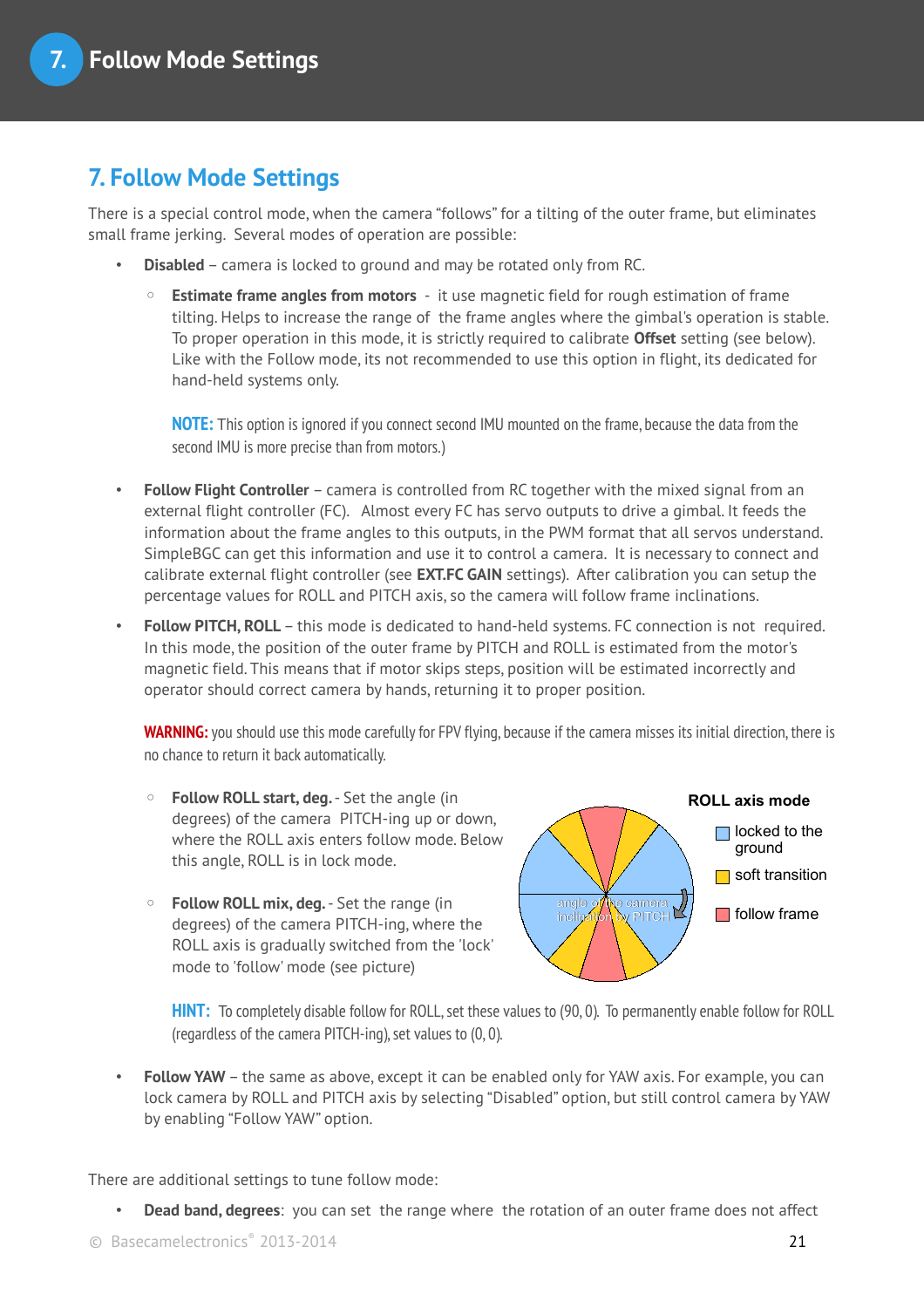the camera. It helps to skip small jerks when you operate gimbal by hands.

- **Expo curve:** you can specify the strength of the control when outer frame declines from neutral position. For example: when the expo curve is enabled (i.e. is not flat), small or medium declination of an outer frame will cause very fine control. But the strength of control exponentially grows when angles of declination becomes close to 60 degrees. It gives a big freedom in camera operation: from fine and smooth control to very fast movements.
- **OFFSET**: it is a very important to properly configure the initial position of the motor's magnetic poles, because all further calculations use this information. For YAW axis it allows to fine adjust a camera heading relative to a frame heading. For PITCH and ROLL axis there is an option to calibrate offset automatically. To do this, power on system, hold frame leveled, and press **AUTO** button. Don't forget to write setting when finished.

If the camera after power on is not leveled, you need to adjust the offset setting.



• **SPEED -** adjust the speed of the camera rotation in the follow mode. Don't set big values that motors can not handle (if motor does not produce enough torque, it will skip steps and synchronization will be broken). In this case, acceleration limiter may help to have big speed but do not miss steps.

**IMPORTANT NOTE:** For high SPEED values (above 50-100) its strongly recommended to set "LPF" parameter greater than zero (set it to 2-3 for example) and "Expo curve" parameter greater than 50. Otherwise, wrong system operation is possible, like vibrations and jerks under follow control, and overshoot of target.

**LPF** – adjust low-pass filter applied to control signal. If this value set high, fast movements of the handle will be smoothed. But it requires careful operation near stop point, otherwise camera will overshoot after you stop rotation of the handle. Its recommended to not set it below 2.

### **Operation in the Follow Mode**

At system startup in the follow mode, keep the frame horizontally and manually adjust the camera to the horizontal position, and adjust it's heading. Camera easily "jumps" between the magnetic poles. Rotate the camera by hands to desired horizontal position, it will stick to the nearest magnetic pole.

Gently rotate and tilt the frame. Turns within  $\pm 45^{\circ}$  will control the speed of the camera from 0 to 100%. Camera rotates in accordance with the **SPEED** settings until it's angles are not equal the frame's angles, or until given restrictions will be achieved.

If the camera moves unpredictably, perhaps its the wrong direction of rotation of the motors and you need to change the **Reverse** flag in the 'Basic' tab .

To achieve the smooth motion, increase the **LPF** parameter, increase **Expo curve**, and decrease the **SPEED**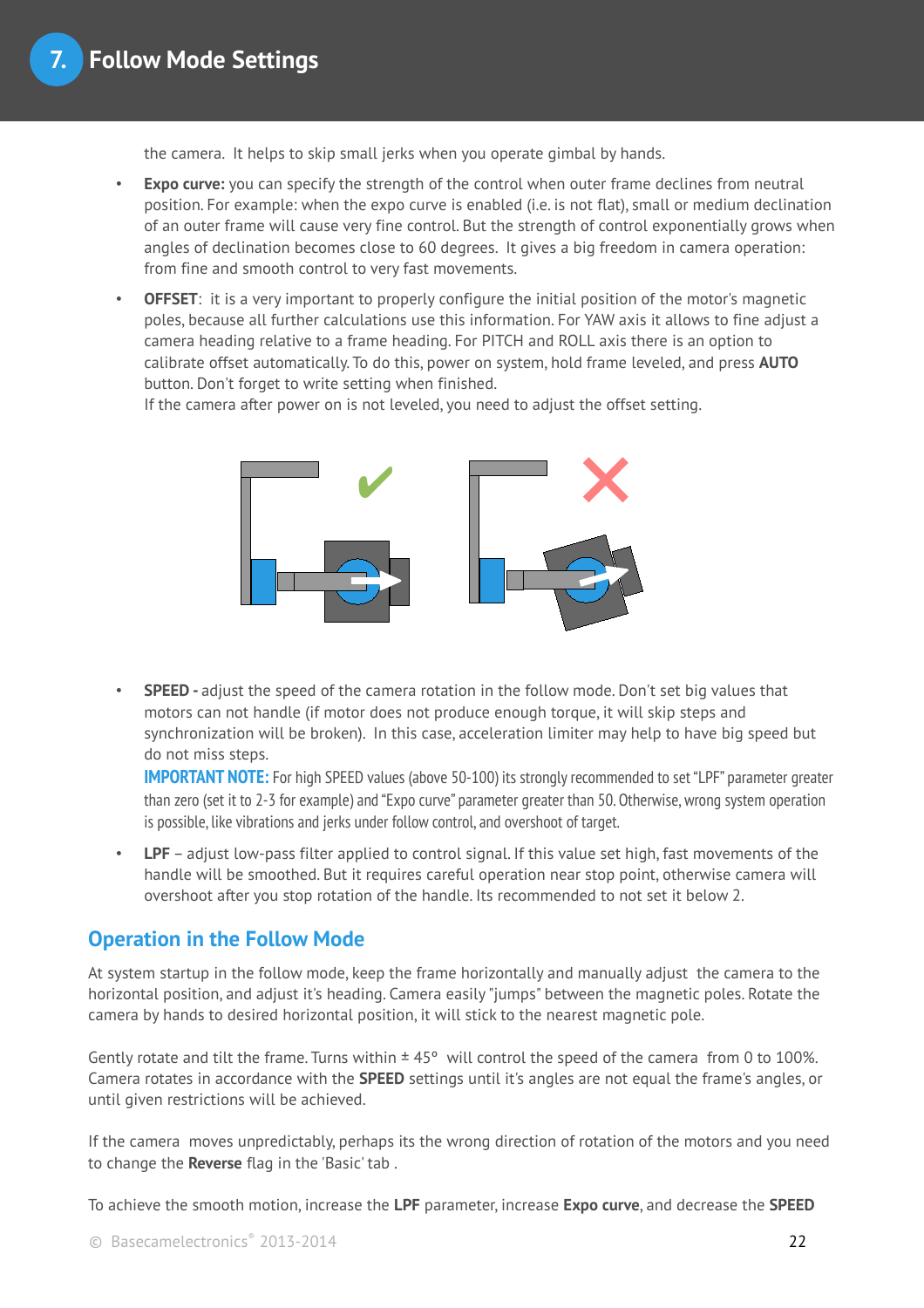and the **Acceleration limits**. For more dynamic control, change these settings in the opposite direction.

In case of failure of stabilization due to external disturbances, the camera can completely lose synchronization with the frame . In this case, it is necessary to return it to the proper position by hands. IT IS VERY IMPORTANT to keep the frame horizontally, because at this point the frame's zero angles are calibrated.

You can switch between modes on-the-fly by activating different profiles. Camera will keep their position between modes.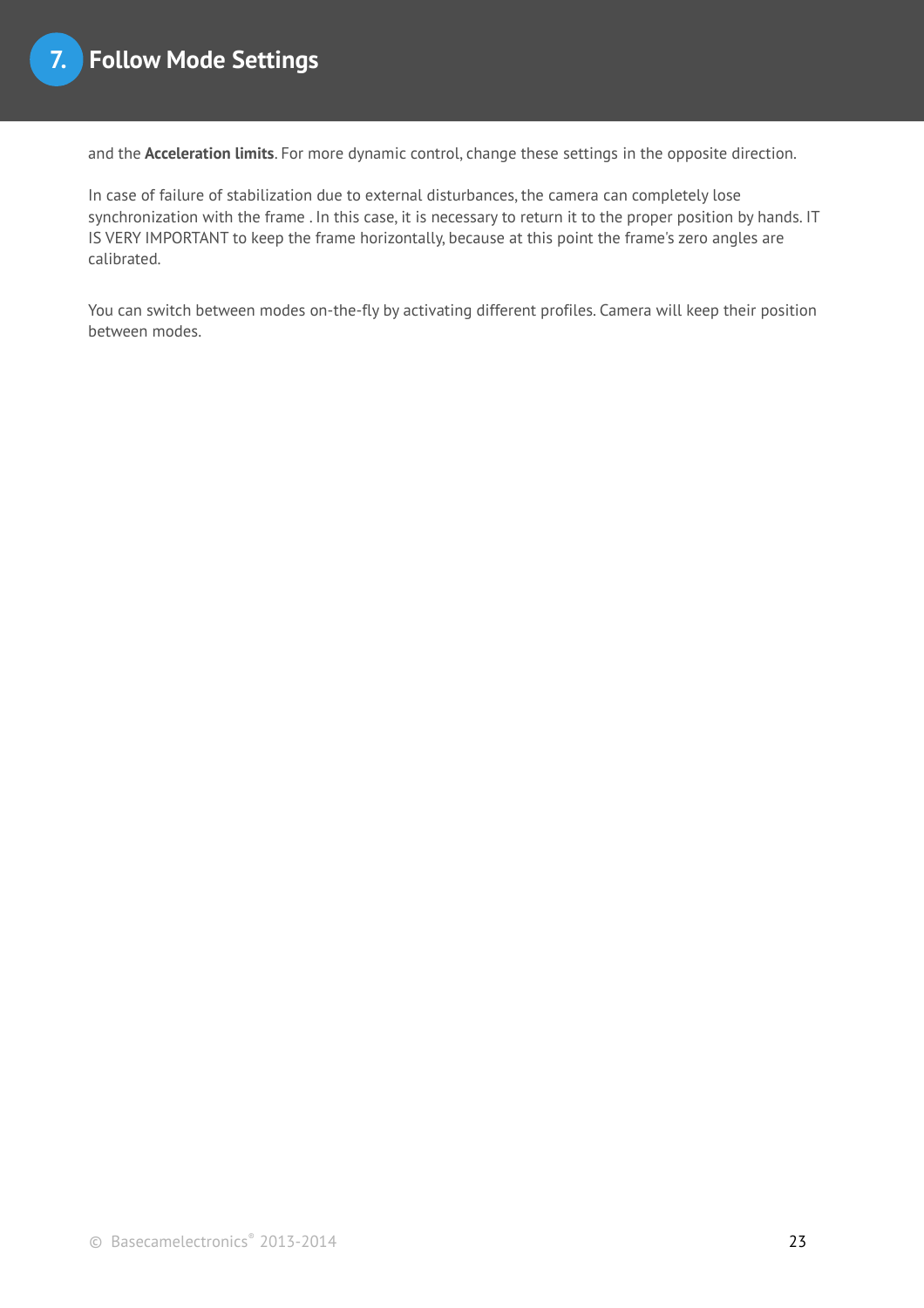## <span id="page-23-0"></span>**8. Advanced Settings**

- **AHRS** options influencing on camera angle determination accuracy.
	- **Gyro trust** The higher is value, the more trust to the gyro data compared with the accelerometer data when estimating angles. It can reduce errors caused by accelerations during moving, but also decreases gyro drift compensation, resulting in horizon drift over time. For smooth flying, it is recommended to set low values (40-80), which will give more stable horizon for longer time. For aggressive flying, it's better to set higher values (100-150).
	- **Accelerations compensation** enable it to use a physical model of multirotor to compensate accelerations during flight. This option works only when external FC is connected and calibrated.
- **Serial port speed** changes baud rate used for serial communication. Decrease it when using over-the-air serial adapters that can't work on maximum speed. The GUI can auto-detect the baud rate configured in the board.
- **PWM Frequency** sets the PWM frequency used to drive motors by power stage. Two basic modes are available : **Low** Frequency (in audible range) and **High** Frequency (~22kHz outside audible range). Recommended mode is **High**. There is also third option present: Ultra-high (~30kHz).
- **Motor outputs** you can assign hardware motor outs for any of stabilization axes. For example, you can use second controller for YAW stabilization and set it up this way: ROLL=disabled, PITCH=disabled, YAW=ROLL\_OUT, and connect a YAW motor to hardware ROLL\_OUT.
- **Sensor**
	- **Gyro LPF**  adjusts filtering gyro data. It's not recommended to set values different than 0, because it will make adjusting PID controller harder. You can experiment with this. *Starting from 2.42 this setting is replaced by Low-pass filter in the "Filters" tab.*
	- **Gyro high sensitivity** Increases gyro sensitivity twice. Use this option for big-sized DSLR cameras, in case if your PID settings are close to upper limits, but stabilization still not good. Increasing gyro sensitivity equals to multiplying P and D values by 2.
	- **I2C Pullups Enable** turns ON built in I2C pull-up resistors for SDA and SCL lines. Use function on only if sensor doesn't work properly. *This option has no noticeable effect for 32bit boards.*
	- **Frame IMU** set the location of the frame IMU. See [Second IMU sensor](#page-12-0) section of this manual.
- **External FC Gain** Gain value for matching the gimbal data from your flight controller (optional). For better stabilization and utilization of some additional features, the knowledge about the frame inclination angles is required. SimpleBGC IMU doesn't provide such information. Most of FC have servo outs for connecting gimbals. This outs should be connected to SimpleBGC controller through EXT\_ROLL and EXT\_PITCH inputs.
	- Activate gimbal outs in FC and set range limits for angles you generally fly (for example ,+-30 degrees of frame inclination should equals full servo range about 1000-2000).
	- Deactivate all filters and smoothing of FC gimbal settings (if present).
	- In the **RC** tab, make sure that inputs EXT\_ROLL, EXT\_PITCH doesn't used to control gimbal. (i.e. are not chosen as source for any other RC control task).
	- In **Monitoring** tab, check availability of EXT\_FC\_ROLL, EXT\_FC\_PITCH signals, and make sure they are split to axes correctly. (Frame roll angle tilting should cause EXT\_FC\_ROLL change in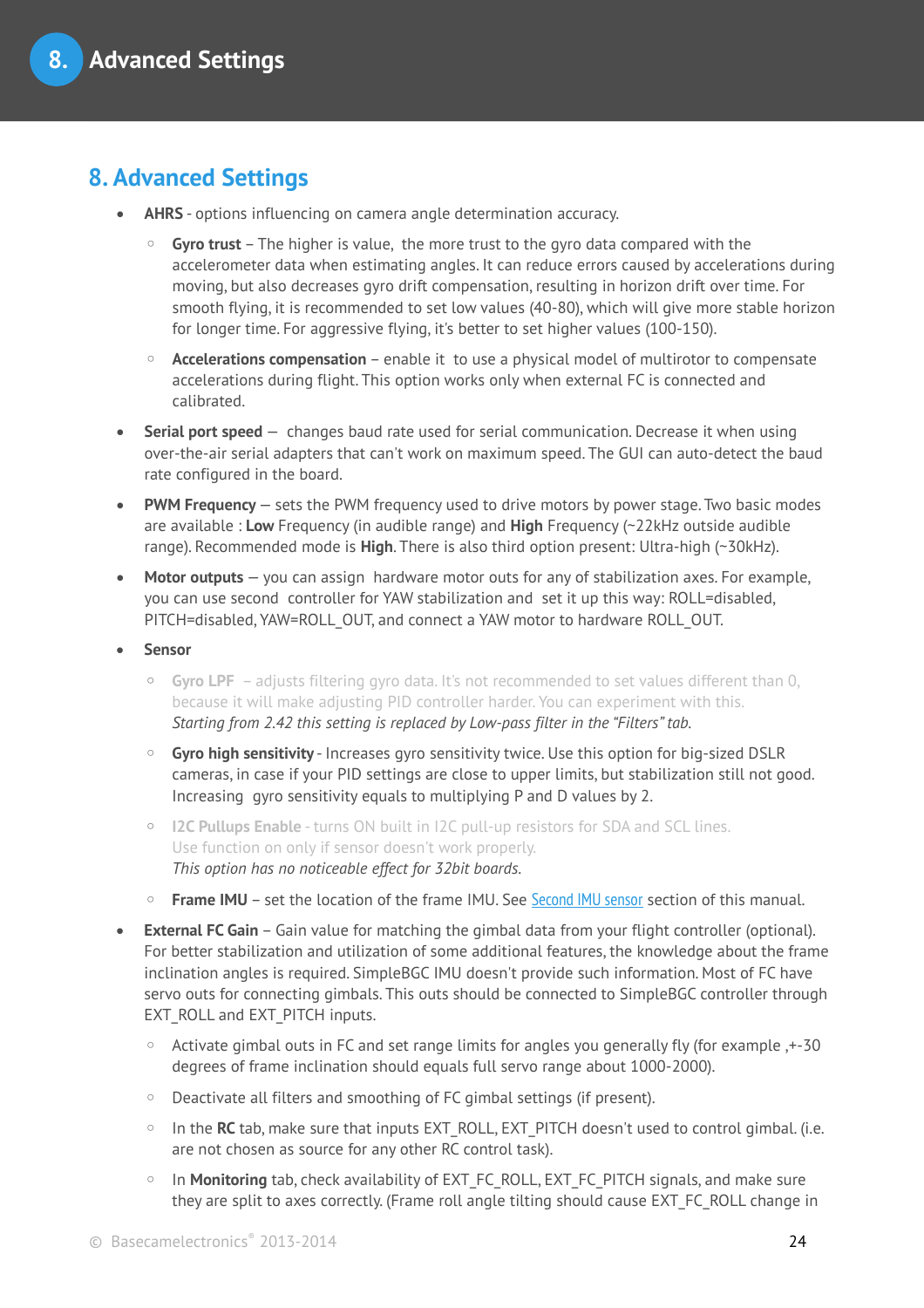approximately 900..2100 range. The same is for pitch.)

- Connect power supply, and setup stabilization as described above (tune POWER, INVERT, PID)
- Push **AUTO** button in **External FC Gain** group, and smoothly incline aircraft's frame to different directions by all axes for 10-30 seconds.
- Push **AUTO** button again to complete calibration. (Calibration will stop automatically after some time too). New gains will be written into EEPROM and shown in the GUI.

**NOTE:** You may skip this step and leave zero values at initial setup.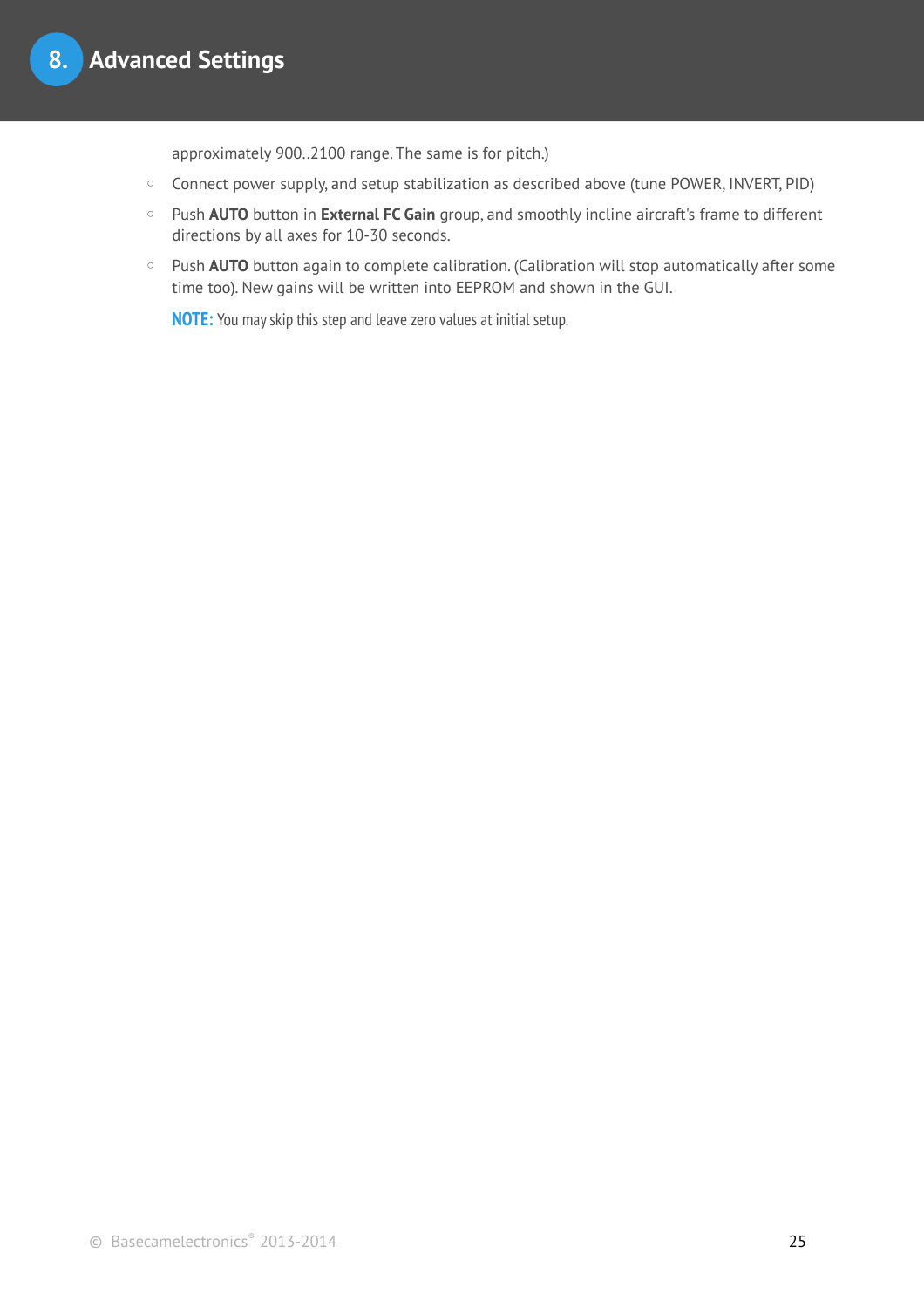## **9. Service Settings**

## <span id="page-25-0"></span>**Menu Button**

If you've connected menu button to BTN connector on the controller, you can assign different actions to it. Action is activated by pressing button several times sequentially (1 to 5 clicks), by pressing and holding (long press).

Available actions:

- **Use profile 1..5** loads selected profile
- **Calibrate ACC** the accelerometer calibration, works the same way as button in the GUI.
- **Calibrate Gyro** gyroscope calibration.
- **Swap RC PITCH ROLL** temporary swap RC inputs from PITCH to ROLL. In the most cases only one PITCH channel is enough to control a camera in 2-axis systems. Before a flight you can assign control from pitch channel to roll, and make a camera precisely leveled. Activating this function again swaps channels back, and saves roll position in the static memory.
- **Swap RC YAW ROLL** like the previous point.
- **Set tilt angles by hand** motors will be turned off, after that you can take the camera in hands and fix it in the new position for a few seconds. Controller will save and hold the new position. This function may be useful to correct camera position before flight if there is no RC control connected.
- **Motors toggle, Motors ON, Motors OFF** commands to change the state of the motors.
- **Reset controller**
- **Frame upside-down**  configures system to work in upside-down position. New configuration is stored to EEPROM and applied even after restart. To switch back to the normal position, execute this command again.
- **Look down** points camera 90 degree down (or maximum allowed limit under 90, configured by the *MAX.ANGLE* parameter in the RC tab)
- **Home position** returns camera to the initial position that is configured by the *INIT.ANGLE* parameter in the RC tab.

**WARNING:** There is a special action if you press menu button 10 times in series: full erase of all settings. Use this option for recovery only, if board is not accessible from the GUI.

### **Battery Monitoring**

On the all 32-bit boards (and some 8-bit boards) there is a voltage sensor installed to monitor the main battery voltage. It is used to apply voltage drop compensation (to make PID stay stable during whole battery life-cycle), and to make low-voltage alarms and do the motor cut-off when the battery becomes discharged.

- **Calibrate -** adjusts the rate of internal multiplier to make measured voltage more precise. You need a multimeter to measure the real voltage, than enter this value in the calibration dialog.
- **Low voltage alarm** set the threshold to make alarm when the voltage drops below it.
- **Low voltage stop motors**  set the threshold to stop motors when the voltage drops below it.
- **Compensate voltage drop** set this option to automatically increase the POWER parameter (which controls the output power goes to the motors), when the battery loose voltage due to discharge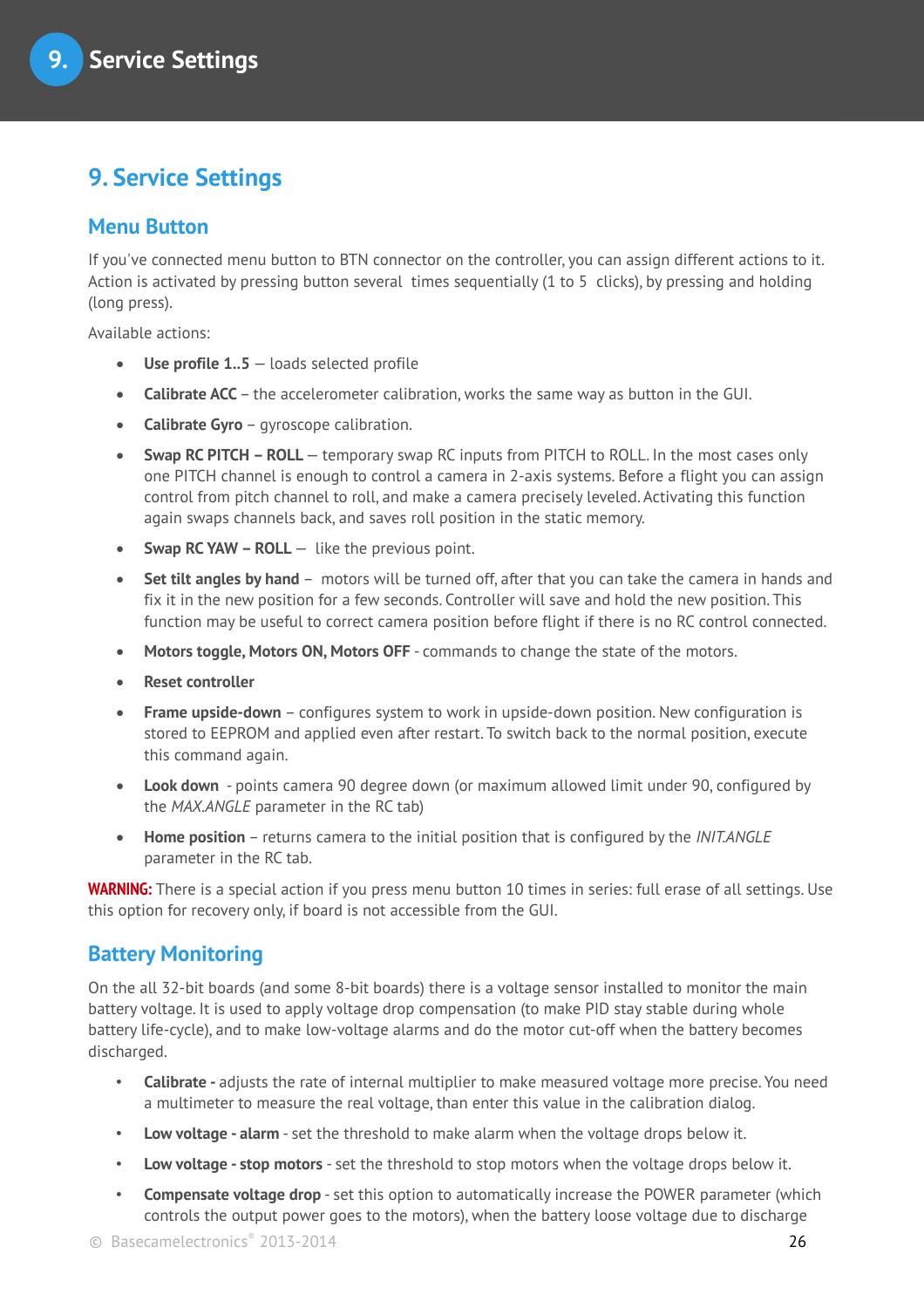process.

• **Set defaults for** - select the battery type to fill the fields above with the default settings for selected type.

**NOTE:** you can add the voltage sensor to old boards in DIY way, by soldering a voltage divider 33k/10k: 33k goes to the battery "+", 10k goes to the GND, and common point goes to the pin 19 of the 328p MCU (if this pin is grounded, de-solder it first).

#### **Buzzer**

On some boards there is an output to the buzzer (or buzzer is installed on-board), that is triggered on some events, like notification on errors or confirmation for user actions. Events are configured (turned ON or OFF) in the GUI.

You can connect an active buzzer only (which has an internal sound generator), working from 5V, currents below 40mA (check this [Digikey product search](http://www.digikey.com/product-search/en?pv14=930&pv14=124&pv14=123&FV=fff4000b,fff80047,38003f,38007b,38007c,38007e,3803a2,7040013,7040015,704001b,7040024,704002a,7040037,704003b,704003e,7040045,704005a,704005d,7040068,704006a,704007e,7040080,7040088,704008a,704008b,70400f3,70404b5,7680028,15d80006&mnonly=0&newproducts=0&ColumnSort=0&page=1&quantity=0&ptm=0&fid=0&pageSize=25) for example)

If you have no buzzer connected, there is an option to beep by motors. Motors can emit sound only if they are powered and turned on.

### **Status LED**

There are 2 LEDs on board. **Red** led lights when the power for MCU is present. **Green** or **blue** LED signals show actual state of the system:

- LED is off pause before calibration, to take hands off or to level gimbal.
- **LED blinks slowly –** Calibration is in action. Freeze gimbal during this process.
- **LED blinks fast**  system error, stabilization cannot be performed. To check error description, connect to GUI.
- **LED blinks fast for short time** confirmation for user action
- **LED is on** normal operation mode.
- **LED is on, but blinks irregularly** I2C errors appears. Check in the GUI I2C errors counter.

Also, additional LEDs may present to signal serial communication on RX and TX line.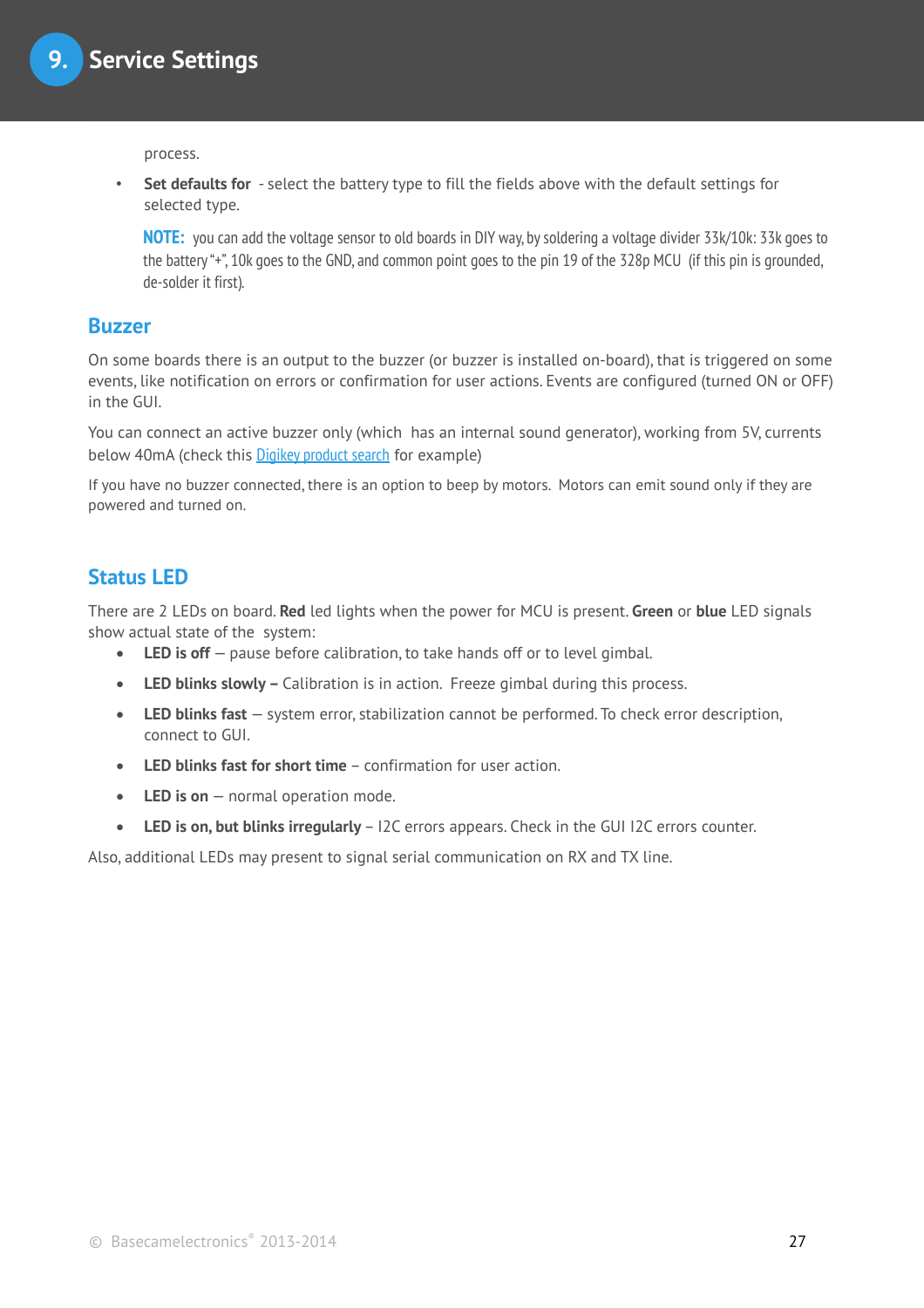## **10. System Monitoring**

In this tab you can see raw sensor data stream, logical RC input levels and some debug information.

- **ACC\_X,Y,Z** accelerometer data.
- **GYRO X, Y, Z** gyroscope data. Helps to determine quality of P and D settings. Disturb gimbal by hand and see trace. If it looks like sine wave, D setting is too low and gimbal tends to lowfrequency oscillations. If some noise is always present even without any disturbance, D setting is too high and gimbal tends to high-frequency self-excitation.
- **ERR\_ROLL,ERR\_PITCH,ERR\_YAW** stabilization error graph. Same as peak indicators on the control panel and shows maximum deflection angle.

**HINT:** Each graph can be turned on or off, scale can be adjusted for Y axis. You can pause the data transmission at any time.

You can receive extended debug information from the board by selecting the checkbox "Receive extended debug info". Useful information you can get from the board:

- **RMS\_ERR\_R,RMS\_ERR\_P,RMS\_ERR\_Y** RMS amplitude of gyro sensor data. In case of oscillations, it helps to define which axis is unstable. Its may be not so clearly from raw gyro data, because oscillations may have high frequency, far above a frame rate that GUI can receive and display.
- **FREQ R, FREQ P, FREQ Y** the main frequency of oscillation. If RMS ERR is too small, this parameter is useless.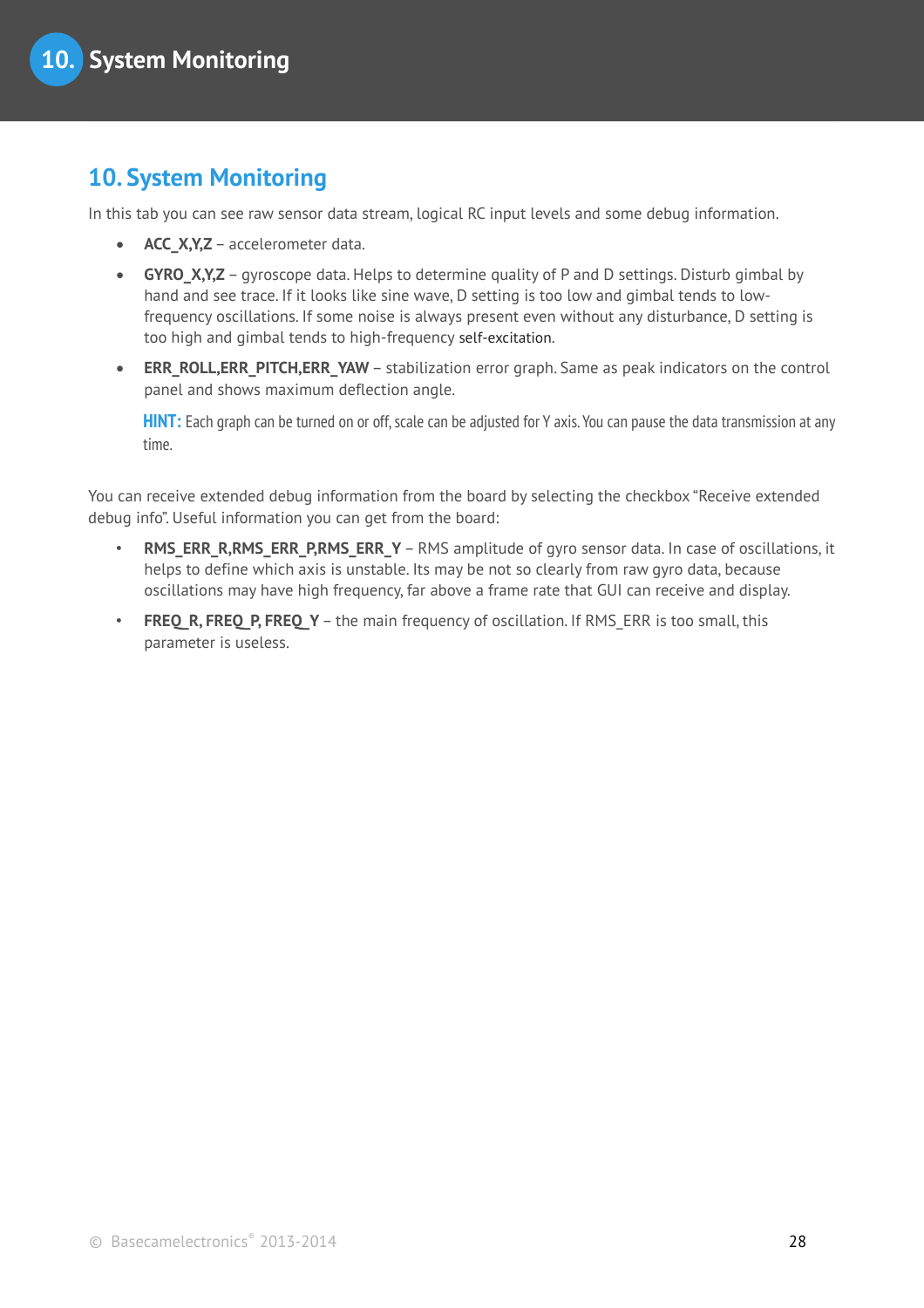## **11. Digital Filters**

This tab contains settings to configure digital filters that can help to improve quality of PID controller operation.

## **Notch filters**



These filters can reject narrow bandwidth. They can help in case when the system has a pronounced mechanical resonance. Raising the extent feedback gain, oscillations will appear first on the mechanical resonance frequencies and does not depend on variations of P,I,D settings. In this case using one or several notch filters can help to increase feedback gain and get more accurate and stable work of PID regulator. But this filter will be useless if oscillations appear in the broad frequency range. In this case it is better to use low-pass filter.

*Example: gimbal works stable, but, when camera tilts downward 60 degrees, strong vibration occurs and does not allow to increase gain of PID.*

- *1.* First, detect which axis causes vibration. To do this, in the GUI go to the tab "Monitoring" and switch on the following graphics: RMS\_ERR\_R, RMS\_ERR\_P, RMS\_ERR\_Y. Slow tilt the camera downward until vibrations occur. Most growing graphic will show the necessary axis. In the example it is RMS\_ERR\_P, Pitch axis.
- 2. When in steady state vibration mode, look at frequency indication: check another variable in the same tab, FREQ P. It shows the main frequency of vibration (in our case it has value 100). Another way is to use spectroscope (for example, as application for smartphone that takes audio signal from mic), but it helps only if vibration is well-audible.
- 3. On the tab "Filters" fill out the parameters of the first notch filter for Pitch axis: Frequency: 100, Width: 10, checkbox "Enabled" is switched on.
- 4. Write the parameters to board. The vibration has been significantly reduced and its frequency shifted to 105Hz. Change the frequency of the filter to 105 Hz. Now the frequency shifted to 95 Hz. Set back value of the frequency to 100 and increase the bandwidth to 20. Now vibration on this resonance frequency is completely gone. Note, you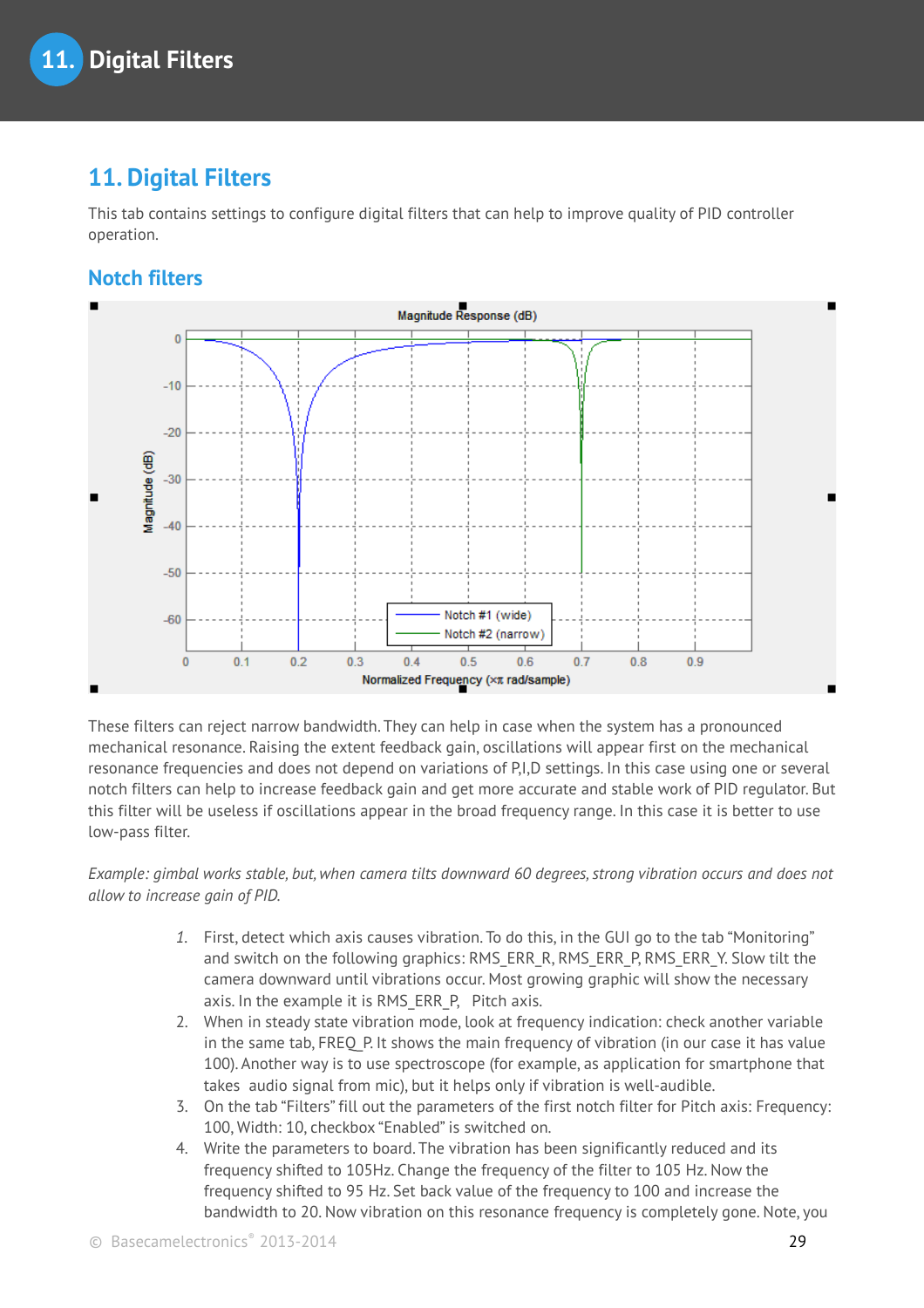need to set the bandwidth as narrow as possible. Too broad bandwidth can result in decreased PID efficiency.

5. Having closed one resonance, continue increase gain of PID (Responsible for gain are the parameters P, D). Second resonance occurs on frequency 140 Hz, when we tilt the camera upward. Fill in values for second notch filter for PITCH axis to cancel this band, too, the same way as above.

In this example we have not needed to set filters for the other axes. But it can happen that resonance occurs on more than one axes. Then you will need to set filters on both axes (possible with the same frequency)

## **Low-pass filter**



Applying this filter can be needed for large gimbals (heavy cameras with high moment of inertia) or for gimbals with reduction gear. The working frequency range for them are lower than of the lightweight gimbals. But factor D of PID-regulator increases feedback the more, the higher frequency. At a high frequencies, the response of the mechanical system can be not sufficiently precise and fast because of many reasons: high-frequency resonances, propagation delay of mechanical impact, nonlinearity due to the backlash and friction, etc. Due to this the system tends to self-excitation when gain increases. Low-pass filter reduces the gain at a high frequency and increases stability of the system. But as drawback, low-pass filter results in phase delay, which grows negative near the crossover frequency and can negatively affect the PID stability. This is a reason of the complexity of configuring this filter, and its usage is not always justified.

**NOTE:** Up to 2.42 version parameter Gyro LPF was responsible for LPF and provided a first order filter. Now it is not used and changed to a second order filter with more precise tuning of frequency and independent configuration for each axis.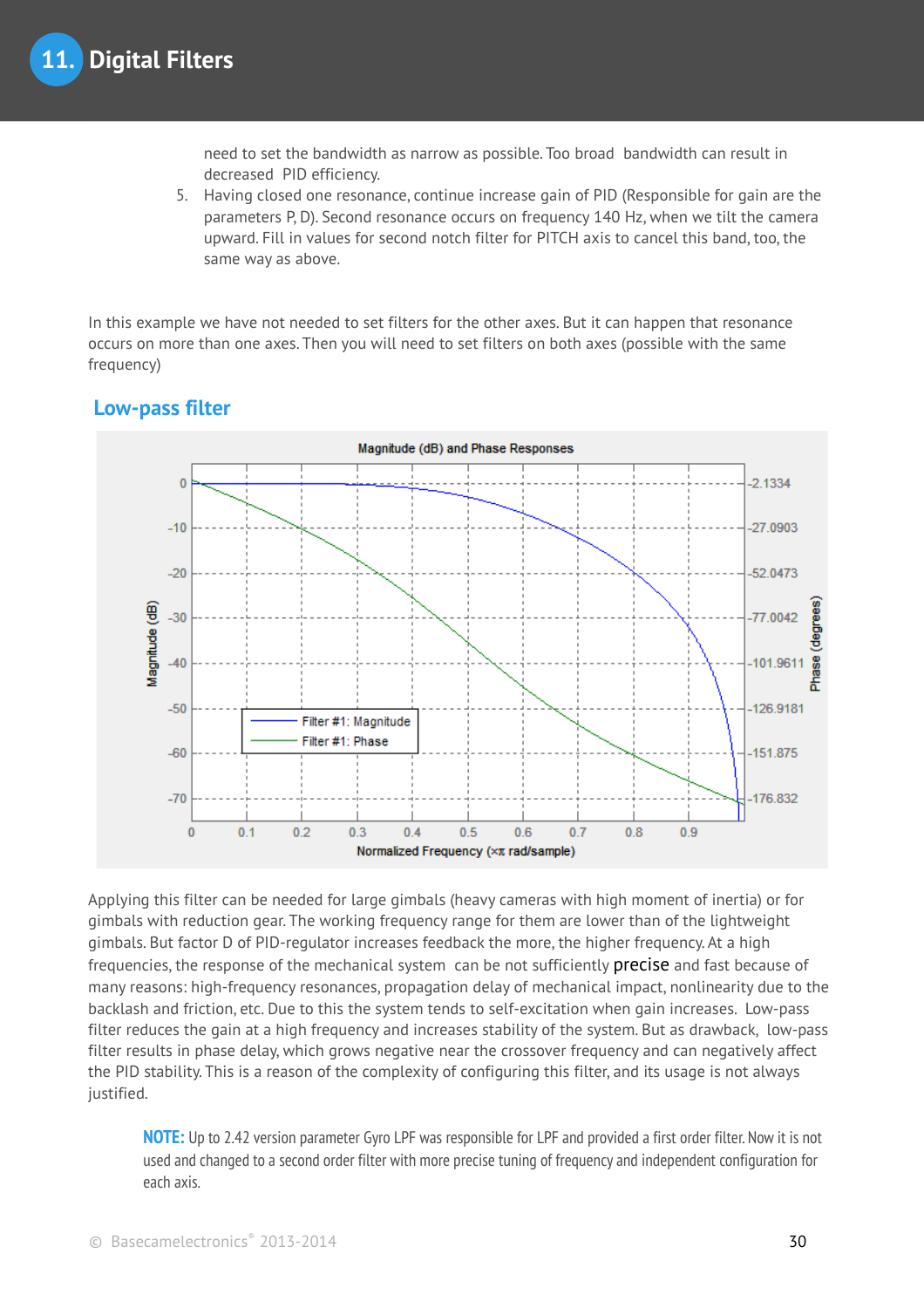## <span id="page-30-0"></span>**12. Adjustable Variables**

Beginning with firmware version 2.43, the controller supports not only remote control of camera angles, but also that of a large number of system parameters, allowing their change in real time. Also, it has expanded functions of various commands executed remotely - similar to channel CMD, but with a much more flexible configuration.

The tab with these settings is displayed after connecting to a 32-bit board with a firmware that supports this feature.

| Slot to edit:                   | Signal source:             |                 | Execute an action on each of 5 positions: |              |
|---------------------------------|----------------------------|-----------------|-------------------------------------------|--------------|
| Slot $1#$                       | ADC1 - analog              | v               | Use profile Profile1 (Lock)               | $\checkmark$ |
|                                 |                            | 17 <sub>1</sub> | no action                                 | $\checkmark$ |
| Action:                         | <b>Use profile Follow1</b> |                 | Use profile Follow1                       | $\checkmark$ |
|                                 |                            |                 | Look down                                 | $\checkmark$ |
|                                 |                            |                 | Motors toggle ON/OFF                      | $\checkmark$ |
| Mapping of analog-type controls |                            |                 |                                           |              |
| Slot to edit:                   | Signal source:             |                 | Parameter to adjust:                      |              |
| Slot $1#$                       | ADC2 - analog              | $\checkmark$    | FOLLOW SPEED YAW                          | $\checkmark$ |
|                                 |                            | $-21$           | Min:                                      |              |
| Current value:                  | 68                         |                 | Max:                                      |              |

There are two types of control: Trigger and Analog.

- Trigger control is designed for connecting the buttons and switches in such a way that each state of the button triggers a certain command pre-assigned to this particular state. The entire range of the RC signal is divided into 5 sectors, whereby the transition from one sector to another triggers the action assigned. Up to 10 slots are available for matching the control channel set designed for 5 different functions.
- Analog Control is designed for fine adjustment of selected parameters by rotating the potentiometer on the remote control panel. It is also possible to switch between fixed values using a multi-position toggle switch, that almost all of RC transmitters have. Up to 15 slots are available for assigning the control channel to one parameter.

### **The source of a signal**

For both types of Control, the signal source can be:

- **PWM inputs** on the board designated as RC\_ROLL, RC\_PITCH, RC\_YAW, FC\_PITCH, FC\_ROLL. They use standard RC-receivers.
- **Analog inputs ADC1 ADC3**. They can be connected to analog potentiometers with resistance value of 1-10 kOm (the end terminals are connected to GND and 3.3V, whereas the central terminal is connected to the ADC input).
- **Virtual channels** from multi-channel RC. In the event of connection of RC-receivers with a large number of channels over a single wire virtual channels of RC\_VIRT\_CH1 - RC\_VIRT\_CH32 receiver can also be used. You can read more on this in the section "RC Inputs".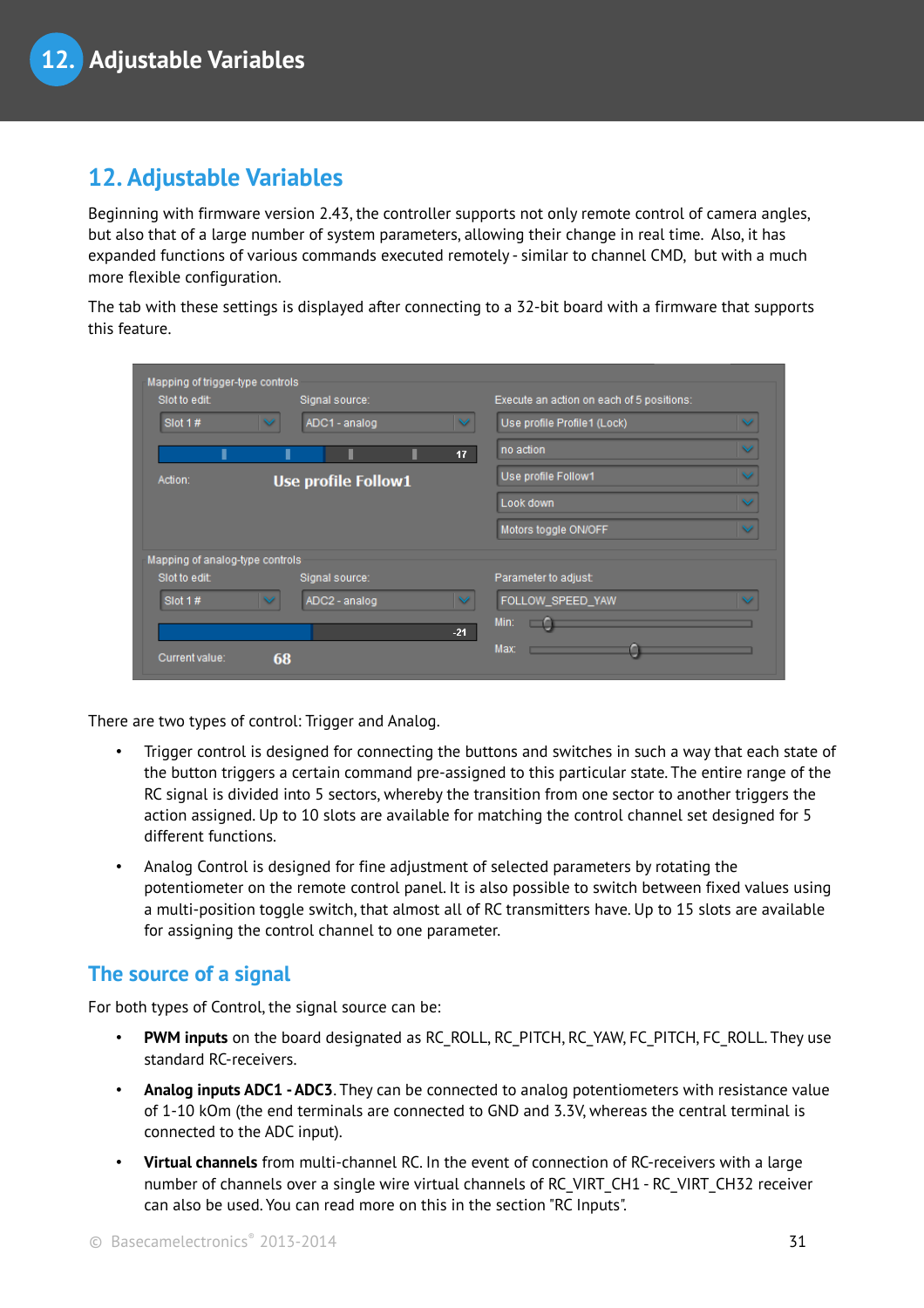• **Virtual channels** operated through the Serial API from another device. API\_VIRT\_CH1 - API\_VIRT\_CH32.

**TIP:** This type of input allows independent developers to create an external control panel with any set of buttons, switches and potentiometers, serviced by a simple microprocessor (for example based on the Arduino software), which reads and transmits the state of control devices data over the wired or wireless serial-interface. Since the tuning of control functions is performed through SimpleBGC\_GUI, software for such control panel can be extremely simple. Documentation of protocol «SimpleBGC Serial API specification» is available for download on our website –  [http://www.basecamelectronics.com](http://www.basecamelectronics.com/)

#### **Setting control of the Trigger type**

- Select a slot for tuning. Slots, where the signal source is already defined, are marked with '#' symbol.
- Select the signal source. One and the same source can be used for several slots simultaneously (but please make sure that the commands executed for individual slots do not interfere with each other).
- Assign actions to each sector. Possible actions are described in the section ["Menu Button"](#page-25-0). You can leave any sector unused by specifying "no action".

After activating parameters by pressing button "Write", you will see the current RC signal level on the selected slot (for convenience, the whole range is divided into sectors), as well as the last activated action. You can check in real time whether actions are performed correctly in the case when the level of the signal has changed.

#### **Setting control of the Analog type**

- Select a slot for tuning. Slots, where the signal source is already defined, are marked with '#' symbol.
- Select the signal source. One source can be selected to control the number of variables at the same time, which can be convenient to change the value of a group of parameters by single control function.
- Select the variable that must be changed. Decoding of names of variables is presented in Table 1.
- Specify the range of variation by means of the sliders Min. and Max. For example, if the full variation range is 0-255, and you need to change it to the range 100-150, you will need to set the slider «Min.» at the mark close to 40%, and the slider «Max.» - at 60%, as shown in the picture:

| Mapping of analog-type controls |                |                        |  |
|---------------------------------|----------------|------------------------|--|
| Slot to edit:                   | Signal source: | Parameter to adjust:   |  |
| Slot1#<br>$\checkmark$          | ADC1 - analog  | $\checkmark$<br>P_ROLL |  |
|                                 |                | Min.value:<br>493      |  |
| Current value:                  | 153            | Max.value:             |  |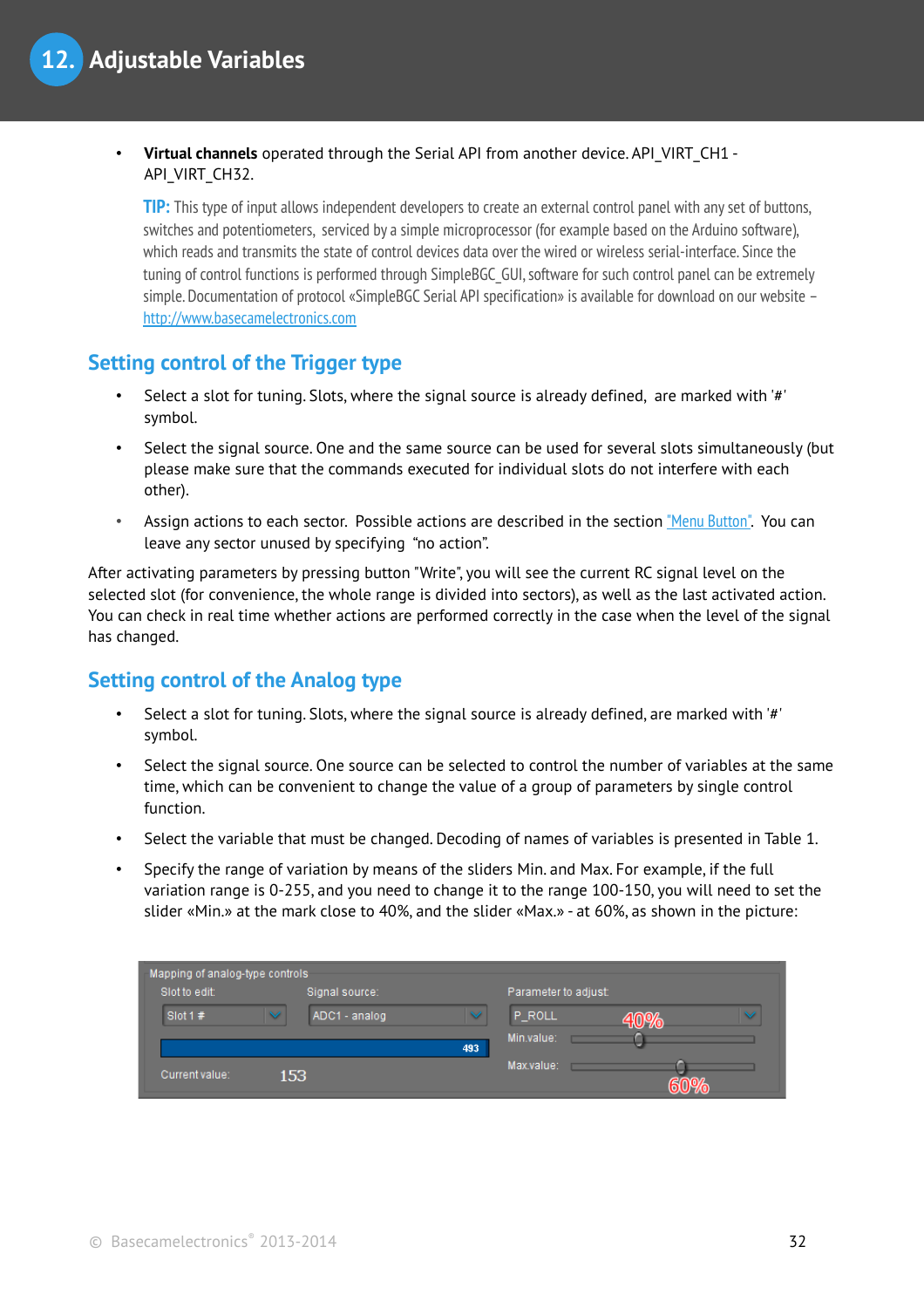In this case, the maximum control deviation corresponds to the parameter limit value of 153, that meets our requirements. Observing the parameter current value in real time, it is easy to estimate the required range by moving sliders.

There is a possibility to invert a control: when signal goes up, variable goes down. Just set Min. slider greater than Max slider.

You may notice that Min. and Max. sliders extend a range of a variable to  $\pm 10\%$ . Its done for cases when RC signal is limited in range and does not cover full RC range ±500 (blue bar does not reach its limits).

After activating parameters by pressing button "Write", you will see the current RC signal level on the selected slot, as well as the current value of controlled variable.

| Parameter's name                                              | <b>Description</b>                                                                                                 |
|---------------------------------------------------------------|--------------------------------------------------------------------------------------------------------------------|
| P_ROLL, P_PITCH, P_YAW                                        | Parameter of 'P' PID-controller                                                                                    |
| I ROLL, I PITCH, I YAW                                        | Parameter of 'I' PID-controller multiplied by 100                                                                  |
| D ROLL, D PITCH, D YAW                                        | Parameter of 'D' PID-controller                                                                                    |
| POWER ROLL, POWER PITCH,<br>POWER YAW                         | Parameter 'POWER'                                                                                                  |
| <b>ACC LIMITER</b>                                            | Acceleration limiter (unit of measurement: 4°/s2)                                                                  |
| FOLLOW_SPEED_ROLL,<br>FOLLOW SPEED PITCH,<br>FOLLOW SPEED YAW | The speed of movement in the mode "Follow"                                                                         |
| FOLLOW LPF ROLL,<br>FOLLOW LPF PITCH,<br>FOLLOW LPF YAW       | Smoothing of operation in the mode "Follow"                                                                        |
| RC SPEED ROLL,<br>RC SPEED PITCH,<br>RC SPEED YAW             | Speed of movement when operating from the RC transmitter                                                           |
| RC LPF ROLL, RC LPF PITCH,<br>RC_LPF_YAW                      | Smoothing of operation from the RC transmitter                                                                     |
| RC_TRIM_ROLL, RC_TRIM_PITCH,<br>RC TRIM YAW                   | Neutral point trimming for channels controlling the camera by ROLL,<br>PITCH, YAW in the speed mode                |
| RC DEADBAND                                                   | The deadband of the RC signal for the camera control channels in<br>the speed mode                                 |
| RC EXPO RATE                                                  | Degree of the exponential curve depth for the RC signal                                                            |
| FOLLOW_MODE                                                   | Follow mode by the PITCH, ROLL angles: 0 - off, 1 - follow the flight<br>controller, 2 - follow the gimbal's frame |

#### **Table 1. Decoding of names of controlled variables**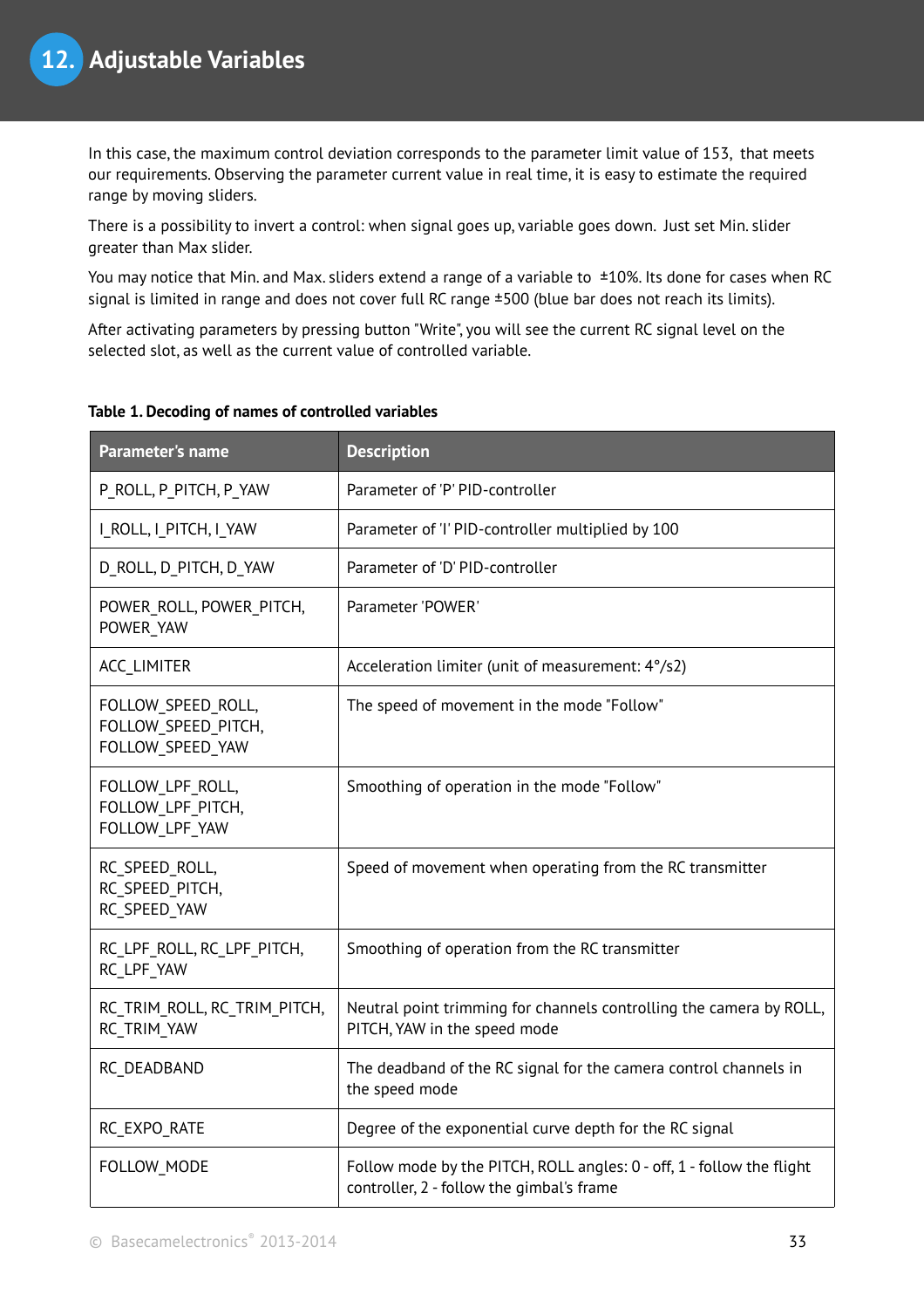| RC FOLLOW YAW         | Follow mode by the YAW angles: 0 - off, 1, 2 - follow the gimbal's<br>frame                                |
|-----------------------|------------------------------------------------------------------------------------------------------------|
| FOLLOW DEADBAND       | The deadband for the deflection angle of the frame in the Follow<br>mode (unit of measurement: 0.1 degree) |
| FOLLOW EXPO RATE      | Degree of the exponential curve depth for the Follow mode                                                  |
| FOLLOW ROLL MIX START | The starting point of the zone transition to the Follow mode,<br>degrees                                   |
| FOLLOW ROLL MIX RANGE | The length of the zone transition to the Follow mode, degrees                                              |
| <b>GYRO TRUST</b>     | Trust to gyroscope compared to accelerometer                                                               |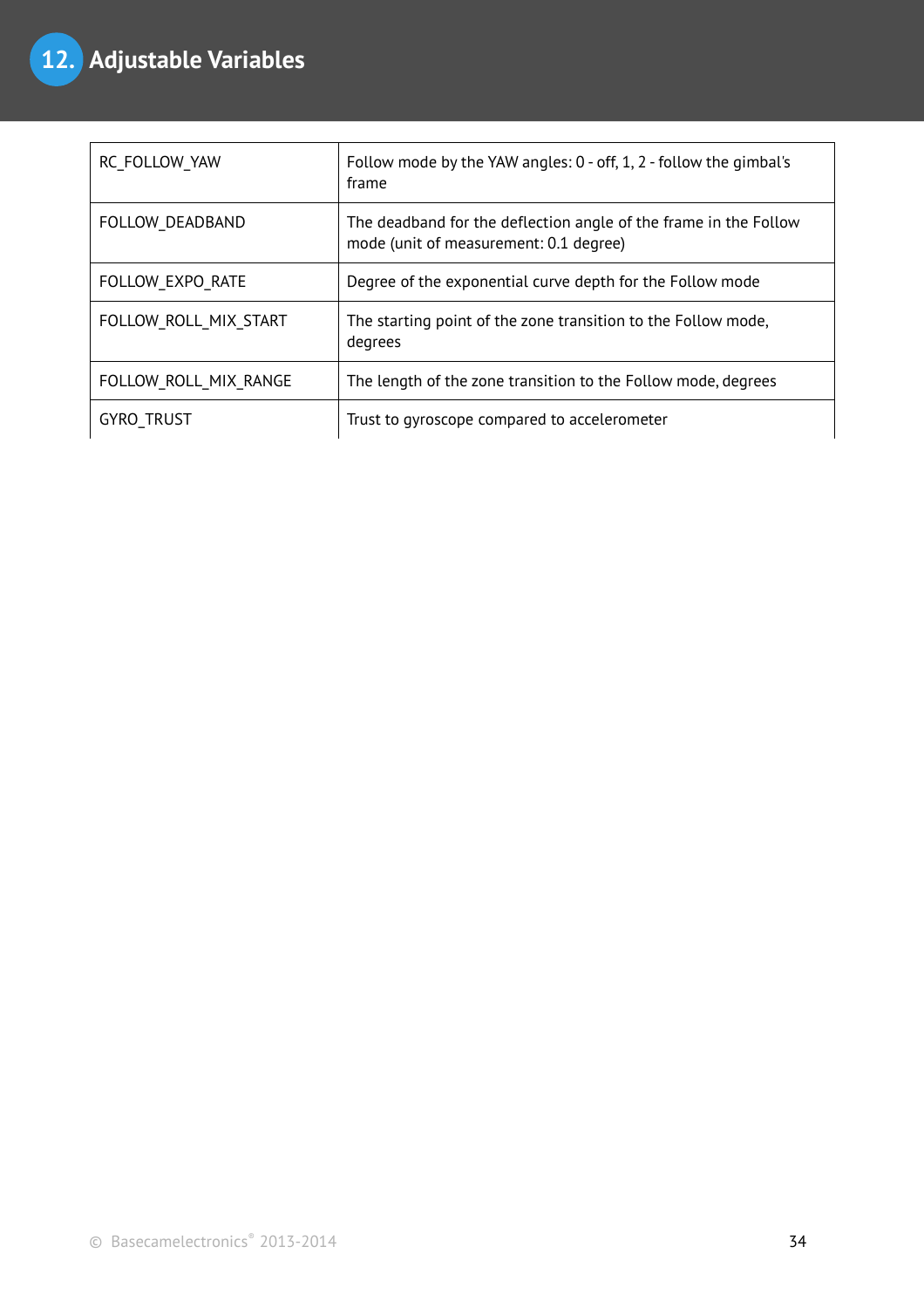## **13. Firmware update**

To check if the firmware upgrade is available, connect the board and press "CHECK" button. You will receive information about all available versions of firmware and can choose version to upgrade. When selecting a version in drop-down list, its full description is displayed in the text area below. To upload selected version to the board, press the **"UPGRADE"** button. Uploading process will be started. Generally, it takes about 10..30 seconds to finish. **WARNING! Do not disconnect USB cable (or break wireless connection) while firmware is uploading!**

#### **PLEASE NOTE:**

- For non-windows operating system, additional steps may be required. See notes at the end of this section.
- For "Tiny" version of the board, you need to install DFU device driver. Detailed instructions provided at the end of this section.

There is an option to configure system to check updates automatically. When new version will be issued, you will be prompted to upgrade to it.

If automatic upgrade fails just after downloading firmware from server (for example, there are may be problems to upgrade using Bluetooth connection under Mac OS), you can try to upload firmware in the manual mode. You can find downloaded firmware in the '*SimpleBGC\_GUI/firmware*' folder and upload this file in the manual mode.

## **Uploading firmware in the manual mode.**

This option intended to special cases when the board becomes bricked (GUI cannot connect to it) and you need to upload special "recovery" version of firmware, or when you experienced problems with automatic upgrade. *Use this mode carefully and only if you understand what you are doing!*

- 1. Disconnect any power source, USB cable.
- 2. Close (set) FLASH jumper on board (attach jumper to 2 pins marked as 'FLASH', shorting them)
- 3. Connect board to PC by USB cable
- 4. Run GUI, select COM port (but don't connect!) and go to "Upgrade firmware" "Manual" tab DO NOT PRESS "CONNECT" IN THE GUI, IF JUMPER IS CLOSED! If pressed, you need to repeat all steps from the beginning.
- 5. Choose firmware file (*\*.hex* or *\*.bin* format).
- 6. Select board version:
	- **v.3.x (32bit) through Virtual COM Port**  for a regular 32bit board
	- **v.3.x (32bit) through USB in DFU mode**  for a "Tiny" 32bit version
- 7. Press "FLASH" button and wait for process to be finished.
- 8. Open (remove) FLASH jumper.

If board is alive (you can connect to the GUI), you can upload firmware in manual mode without setting FLASH jumper:

- 1. Connect to the board normal way
- 2. Choose firmware file.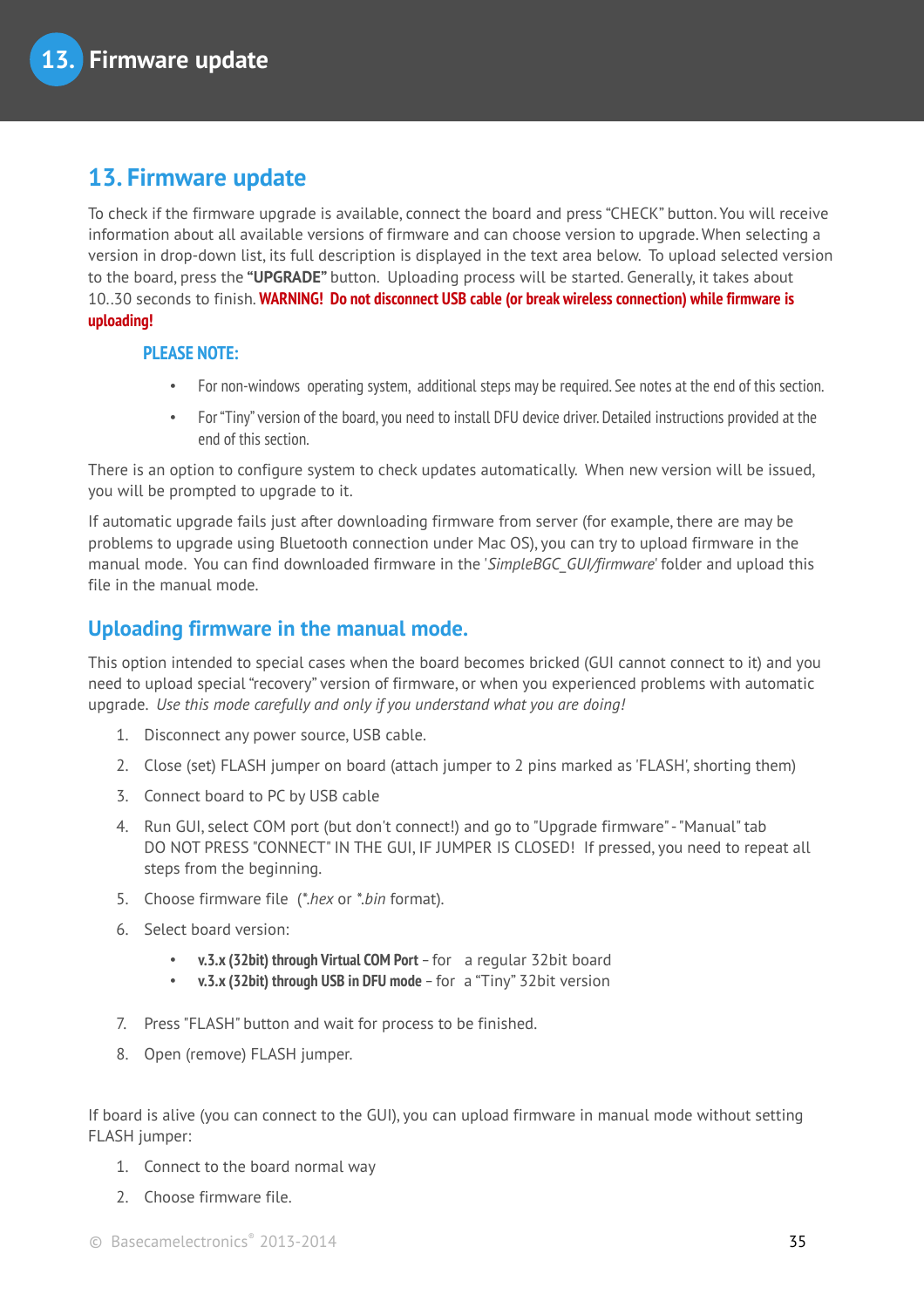3. Press "FLASH" button and wait for process to be finished.

## **Upgrading under Mac OS and Linux**

Starting from 2.42b7, its possible to upgrade firmware from GUI under Mac OS and Linux (and virtually, any other OS). Open-source tool **stm32ld** (<https://github.com/jsnyder/stm32ld>) is used to upload firmware to the board.

**NOTE:** If its failed to run tool under your OS, you can compile it from sources (located in the 'SimpleBGC\_GUI/bin/stm32ld-src' folder). Place a result to the 'SimpleBGC\_GUI/bin' folder, renaming it to 'stm32ld\_mac' for Mac OS, 'stm32ld\_linux' for Linux family, and 'stm32ld' for any other OS.

### **Installing DFU device driver**

This driver is required only for "Tiny" version of the board, connected by USB. Open-source utility **dfu-util** (<http://dfu-util.gnumonks.org/>) is used to write firmware to this board.

#### **Windows:**

- 1. Download **Zadig** from the page <http://zadig.akeo.ie/> ([example](http://ybex.com/d/p9nuuq68m3adcqi787y615aii2fsm3qa1pzptkn7.html))
- 2. Run Zadig. In the "Device" menu select "Load preset device.." ([example](http://ybex.com/d/mz2g7iuzcqyc5x2y1m2mzzyhqliaxt09kqq8hebj.html))
- 3. Browse file "SimpleBGC\_GUI/conf/SimpleBGC 32bit board.cfg"
- 4. Install driver **WinUSB** ([example](http://ybex.com/d/ikw0nmg2kcp9edpnmlcebfz60v5sn2cnx3n2qmlt.html))

To check that driver is installed properly:

- 1. Close (set) "FLASH" jumper on the board and connect it by USB to PC (preserving this order exactly!)
- 2. Windows will find new device "SimpleBGC 32bit board"
- 3. Open (remove) jumper, re-connect USB and run GUI to upgrade firmware



#### **Linux:**

Most Linux distributions ship dfu-util in binary packages for those who do not want to compile dfu-util from source. On Debian, Ubuntu, Fedora and Gentoo you can install it through the normal software package tools. For other distributions (namely OpenSuSe, Mandriva, and CentOS) Holger Freyther was kind enough to provide binary packages through the Open Build Service.

• Copy dfu-util to "SimpleBGC\_GUI/bin/dfu-util-linux" to let GUI to find and execute it

#### **MAC OS:**

Mac OS X users can also get dfu-util from Homebrew with "brew install dfu-util" or from MacPorts.

- Install macports from <http://www.macports.org/install.php>
- Find and install **dfu-util** from there
- Copy dfu-util to "SimpleBGC\_GUI/bin/dfu-util-mac" to let GUI to find and execute it

## **FAQ and Troubleshooting**

*Q: Firmware uploading process was interrupted and board is not working now, not responding to GUI. Is it fatal?* 

A: No, its not fatal for your board (moreover, its impossible to damage board such way). You just need to upload special "recovery" firmware. You can find it in the "firmware" folder, named '*simplebgc\_recovery\_32bit*',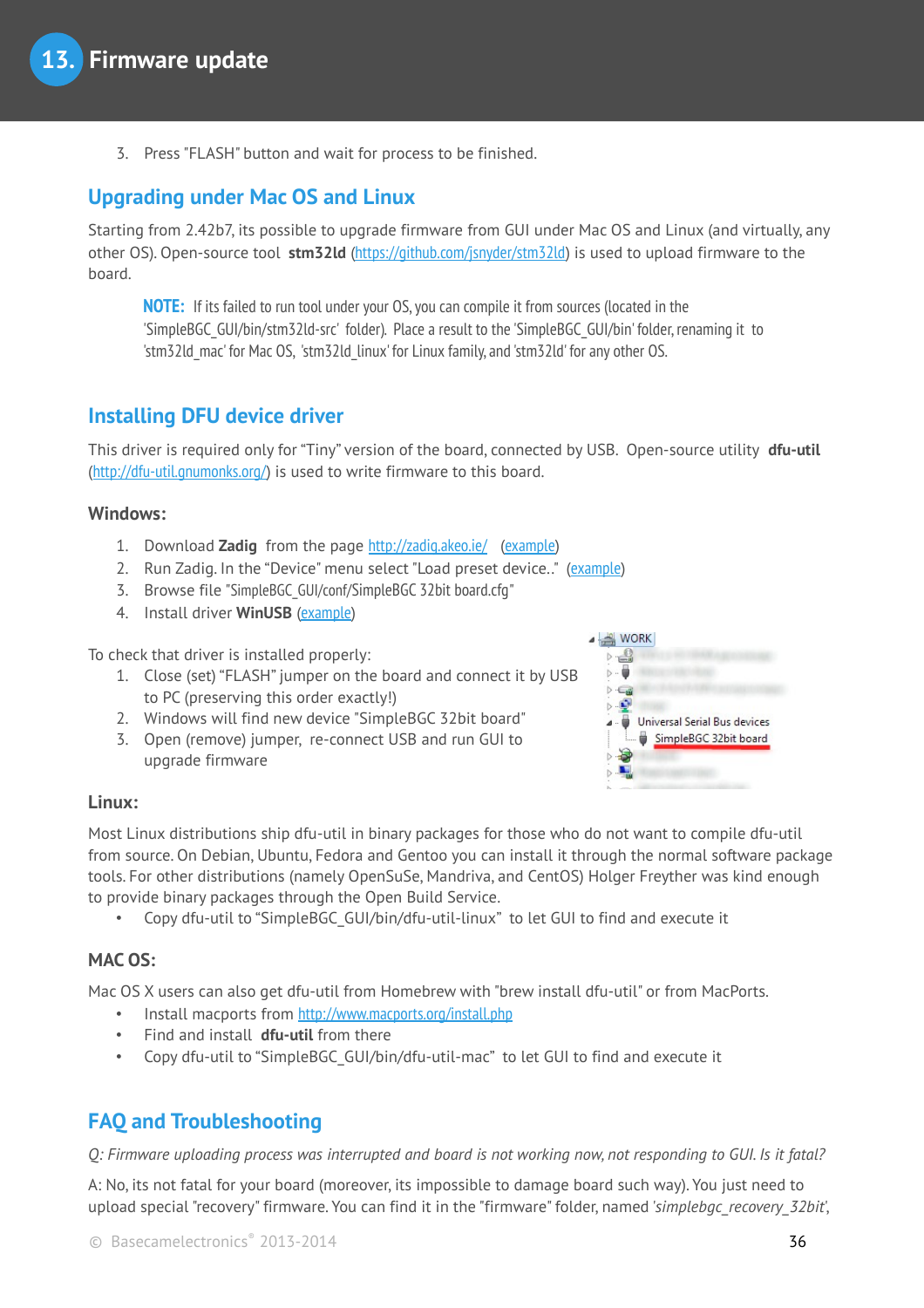or download from our site. Refer to instructions how to upload firmware in the manual mode. Then, you can connect to the board and upgrade to any version, as regular.

#### *Q: I know from somebody, that there is fresh version, but I don't see it when checking for updates. Why?*

A: Its normal. There are may be beta versions, available for beta-testers only, or may be different versions for different boards. You will receive only stable versions, issued for your board.

#### *Q: Can I upgrade firmware from Mac or Linux?*

A: Yes, starting from GUI 2.42b7. But check the note above.

#### *Q: My board has no USB connector, but has bluetooth. Can I upgrade firmware?*

A: Yes, you can upgrade via Bluetooth the same way as USB. Integrated module already configured properly to work for upgrade. External modules need to be configured to 115200 baud, even parity. If you have problems with re-connection to bluetooth under Mac OS, you can try to upgrade in the manual mode using "FLASH" jumper, as described above.

#### *Q: I am using external bluetooth module and it works fine with the GUI. Can I upgrade firmware through it?*

A: Yes, if you configure module to "Even" parity. To work with GUI, it may be both "Even" and "No" parity setting, but to upgrade firmware, it should be configured in the "Even" parity only. Look for instruction for your module how to configure it.

#### *Q: Is it required to disconnect battery when upgrading firmware?*

A: No, there is no matter if board powered from battery, or from USB only.

#### *Q: After upgrade, my GUI can't connect to the board. What to do?*

A: Its important that firmware and GUI both have matched versions. Changes in the firmware usually require changes in the GUI, so old GUI will not work with the fresh firmware. You can download matched GUI from our website. Link to matched GUI generally provided in the description of the firmware.

#### *Q: I got error during uploading: "CreateProcess error=14001"*

A: Some required libraries are missed in your system. You need to install Microsoft Visual C++ 2008 x86 redistributable: <http://www.microsoft.com/en-us/download/details.aspx?id=5582>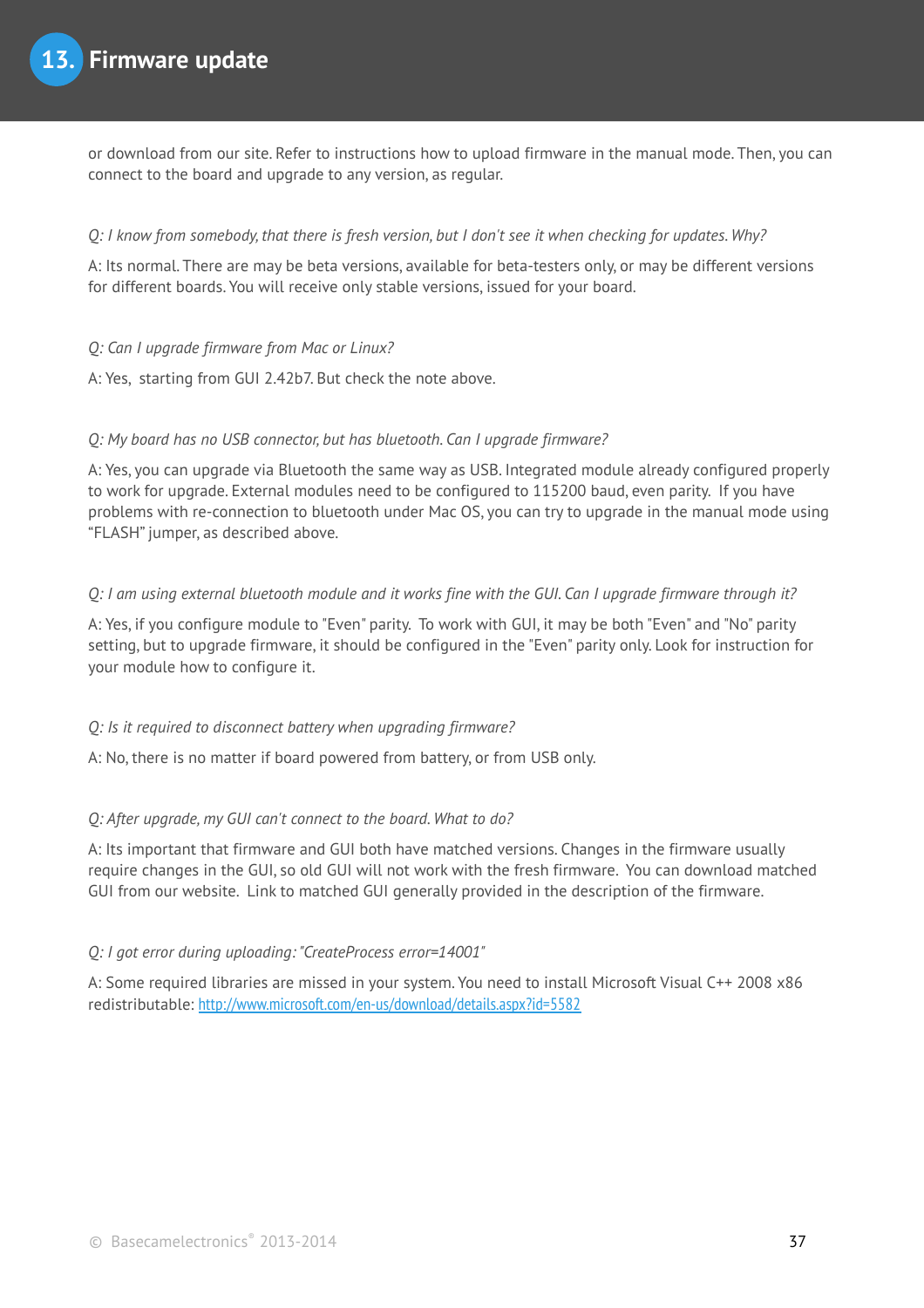## **14. Possible problems and solutions**

| Problem                                                                                      | <b>Possible causes</b>                                                                                                              | <b>Solutions</b>                                                                                                                                                                                                                                                  |
|----------------------------------------------------------------------------------------------|-------------------------------------------------------------------------------------------------------------------------------------|-------------------------------------------------------------------------------------------------------------------------------------------------------------------------------------------------------------------------------------------------------------------|
| Motors don't spin                                                                            | -Power supply is not connected<br>-Supply polarity inverted<br>-POWER set to 0                                                      | -Check all connections<br>-Set POWER between 50200                                                                                                                                                                                                                |
| Camera is trying to align, but<br>falls back                                                 | -Camera is not balanced<br>-It's an error in motor windings,<br>or one phase is broken<br>- POWER is not high enough                | -Balance camera<br>-Check motor winding<br>- Increase POWER parameter                                                                                                                                                                                             |
| During fast YAW rotating, camera<br>deflects by ROLL, and then<br>slowly gets to horizon.    | -Bad accelerometer calibration<br>-Sensor is not in parallel with<br>motor axes                                                     | -Make advanced ACC calibration<br>by 6 positions<br>-Align sensor with motor axes                                                                                                                                                                                 |
| During fast motion with<br>acceleration, camera deflects,<br>and then slowly gets to horizon | -This is normal effect of<br>accelerations                                                                                          | -Try to increase Gyro Trust in<br>Advanced tab                                                                                                                                                                                                                    |
| YAW arrow slowly spins in the<br>GUI                                                         | -Slow drift is normal (less than 1<br>degree/minute). It's because of<br>gyro drifts over time.                                     | -Note to sensor Immobility<br>during gyro calibration<br>-Re-calibrate gyro                                                                                                                                                                                       |
| Camera slowly drifts by any or all<br>axes just after power on                               | - Bad gyro calibration                                                                                                              | -Re-calibrate gyro                                                                                                                                                                                                                                                |
| Clicks and<br>crunch are heard during work.<br>LED is synchronously blinking.                | -I2C errors present. Errors are<br>possible if sensor wires are too<br>long, or motors outs affect<br>sensor by capacitive linkage. | -Shorter sensor wires;<br>-Lower pullup resistors value on<br>the sensor board;<br>-Install spike LC-filter on motor<br>outs (make 2-3 turns of motor<br>cable through ferrite coil);<br>- Install spike LC-filter on sensor<br>wires (the same as motor filter); |
| High-frequency oscillations.                                                                 | -Feedback self-excitation as a<br>result of high D parameter                                                                        | -Check the graphs to understand<br>on what axis is the problem, and<br>lower D value.                                                                                                                                                                             |
| Low-frequency oscillations.                                                                  | -Feedback self-excitation as a<br>result of high D parameter or<br>high P                                                           | Lower P, increase D                                                                                                                                                                                                                                               |
| GUI cannot connect to the board.                                                             | -Wrong COM-port selected<br>-GUI and firmware versions<br>doesn't match.                                                            | -Try different COM-ports<br>-Upload the latest firmware, and<br>download matching GUI version.                                                                                                                                                                    |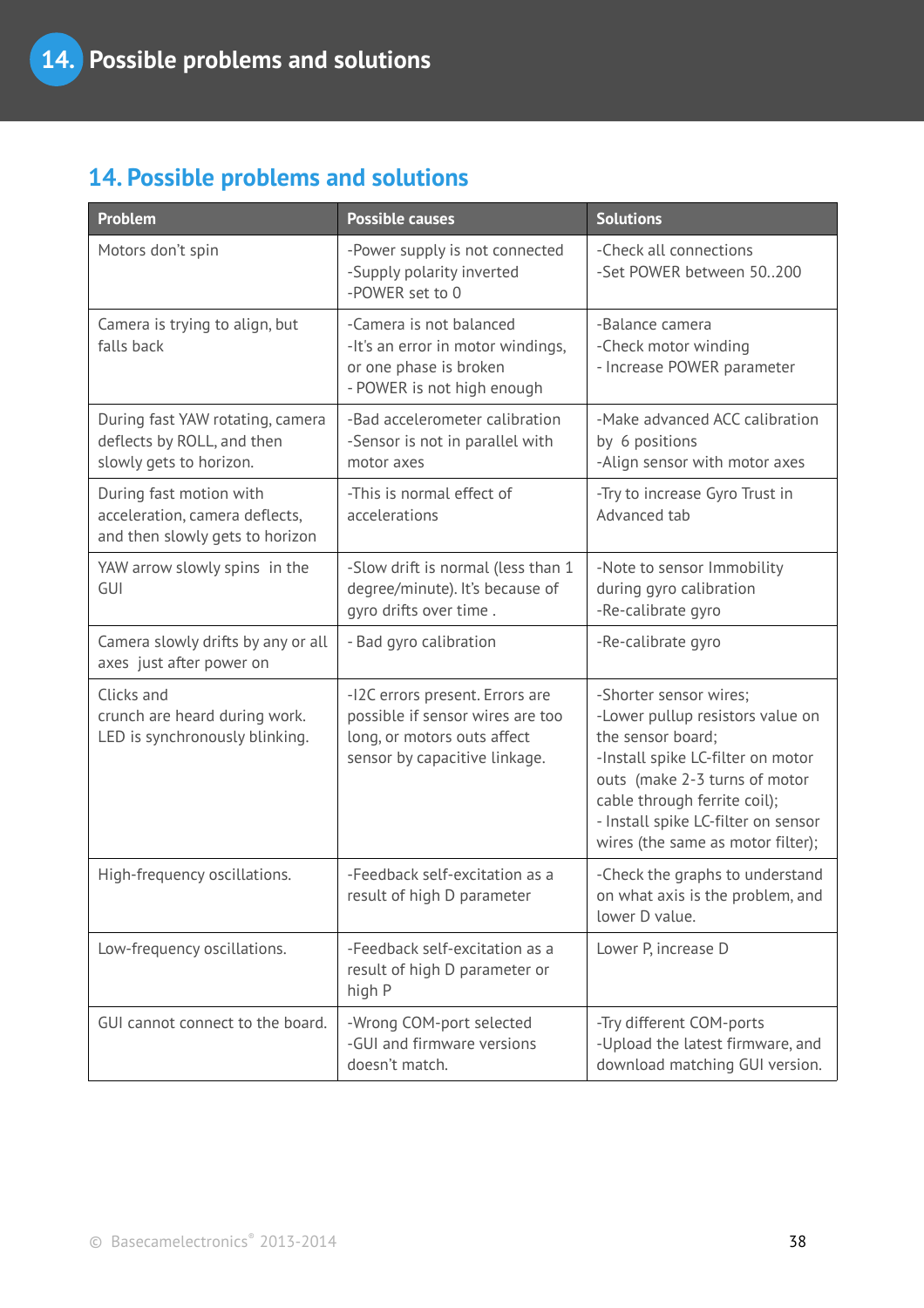# **SimpleBGC 3.0 (32bit) connection diagram**

<span id="page-38-0"></span>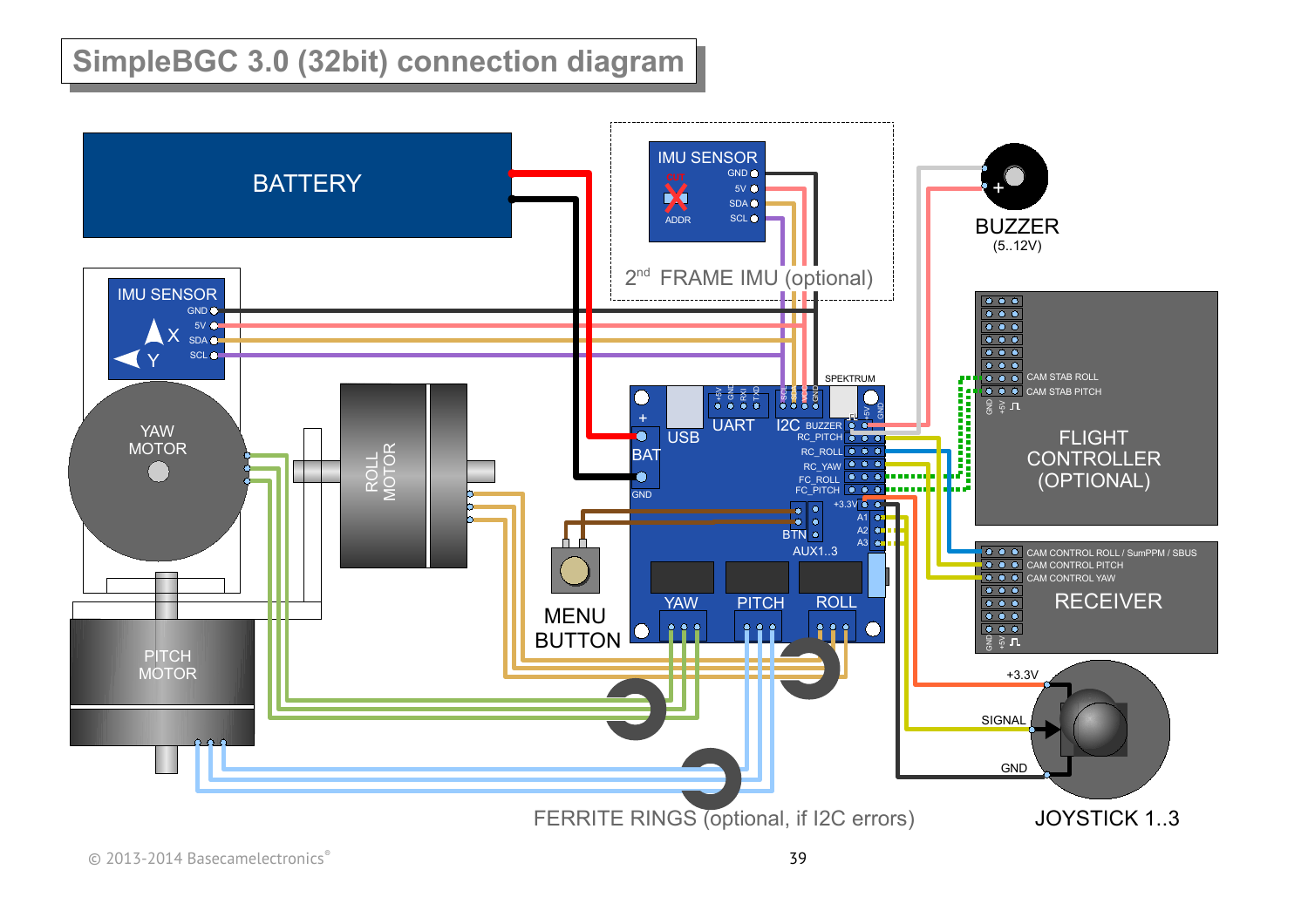# <span id="page-39-0"></span>**SimpleBGC 3.0 (32bit) bluetooth connection**